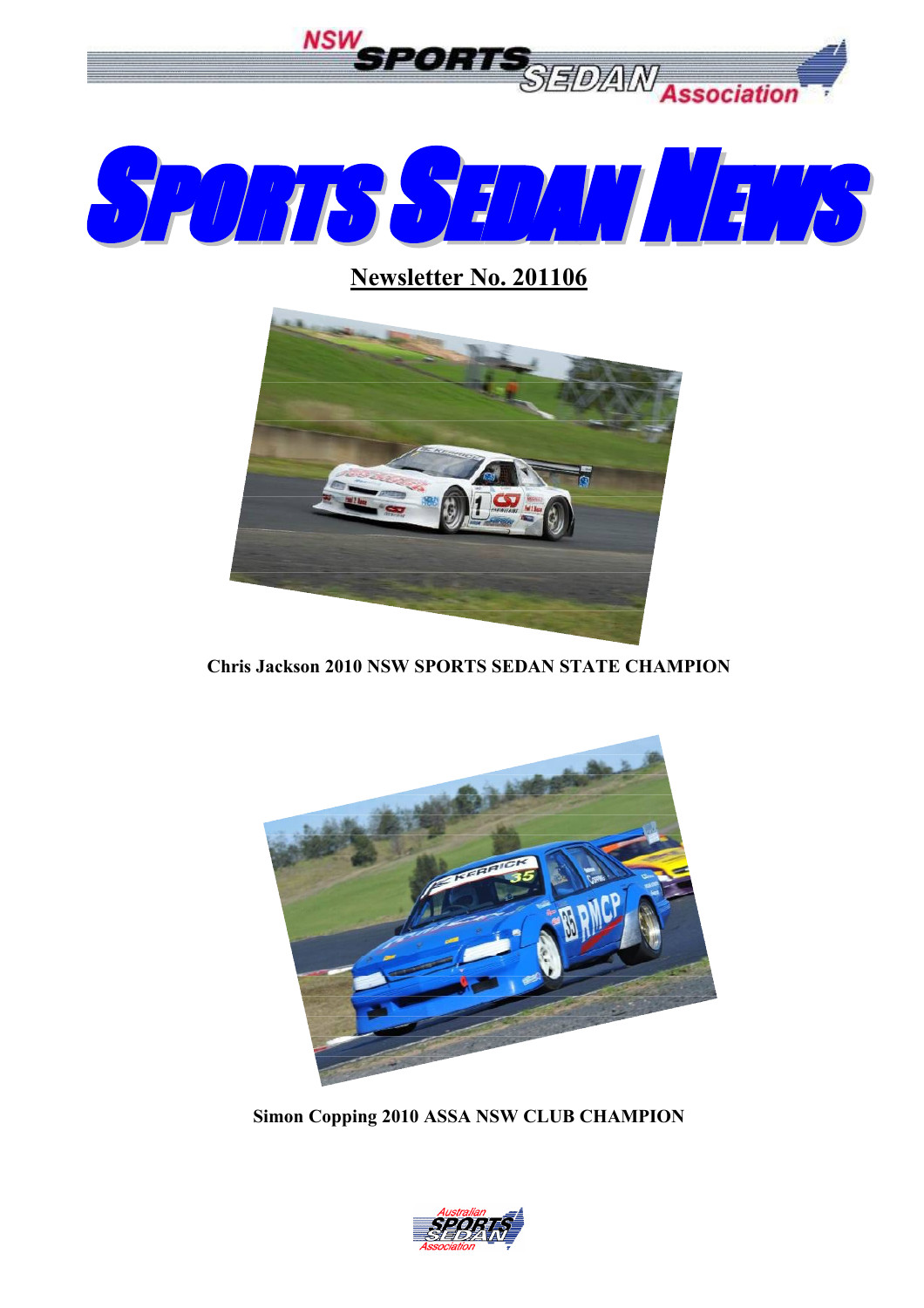#### **In This Newsletter**

| <b>Your Committee</b>                 | Page 2  |
|---------------------------------------|---------|
| ASSA Calendar of Events for 2011      | Page 3  |
| Race Report Round 3 Eastern Creek     | Page 4  |
| 2011 Point Scores                     | Page 15 |
| Round 4 Entries for Eastern Creek     | Page 17 |
| Series Sponsor and Windscreen Banners | Page 18 |
| Classes/Divisions for 2011            | Page 18 |
| Point Scores Explained                | Page 19 |
| ASSA Membership                       | Page 20 |
| 2011 Best Presented Award             | Page 20 |
| Round Sponsorship                     | Page 21 |
| Classifieds                           | Page 22 |
| <b>ASSA NSW Club Merchandise</b>      | Page 25 |

#### **Your Committee**

The 2011 ASSA NSW committee continues to work on increasing grid numbers and overall member participation in 2011. Further avenues are still being explored to make Sports Sedans in NSW more competitive, more rewarding and more accessible.

#### **The ASSA NSW committee for 2011 is:**

| President            | Andrew McKellar         | 0430 717 622 | toymax@sportsedan.com.au                                   |
|----------------------|-------------------------|--------------|------------------------------------------------------------|
| Vice President       | Sean Sullivan           | 0419 851 085 | sean@sullivanmotorsport.com.au                             |
| Secretary            | Chris Jackson           | 0409 209 480 | jacksonc@internode.on.net                                  |
| Treasurer            | Herbert Gattermeier     | 9879 7557    | hergat@bigpond.com                                         |
| <b>MRAP</b> Delegate | Chris Jackson           | 0409 209 480 | jacksonc@internode.on.net                                  |
| Committee            | Jeff Brown              | 0418 640 495 | $brown$ jt@tpg.com.au                                      |
| Committee            | <b>Anthony Macready</b> | 0421 010 380 | $\frac{\text{anthony}(a) \text{agmengineering.com.au}}{a}$ |
| Committee            | Erik Gattermeier        | 0408 296 501 | info@bavariacars.com.au                                    |
| Committee            | Geoff Whittaker         | 0424 532 735 | redsracing@bigpond.com                                     |

#### **Club Meetings are held at:**

O'Donoghue's Irish Pub (Upstairs function room) 99 Great Western Highway, Emu Plains, NSW, 2750

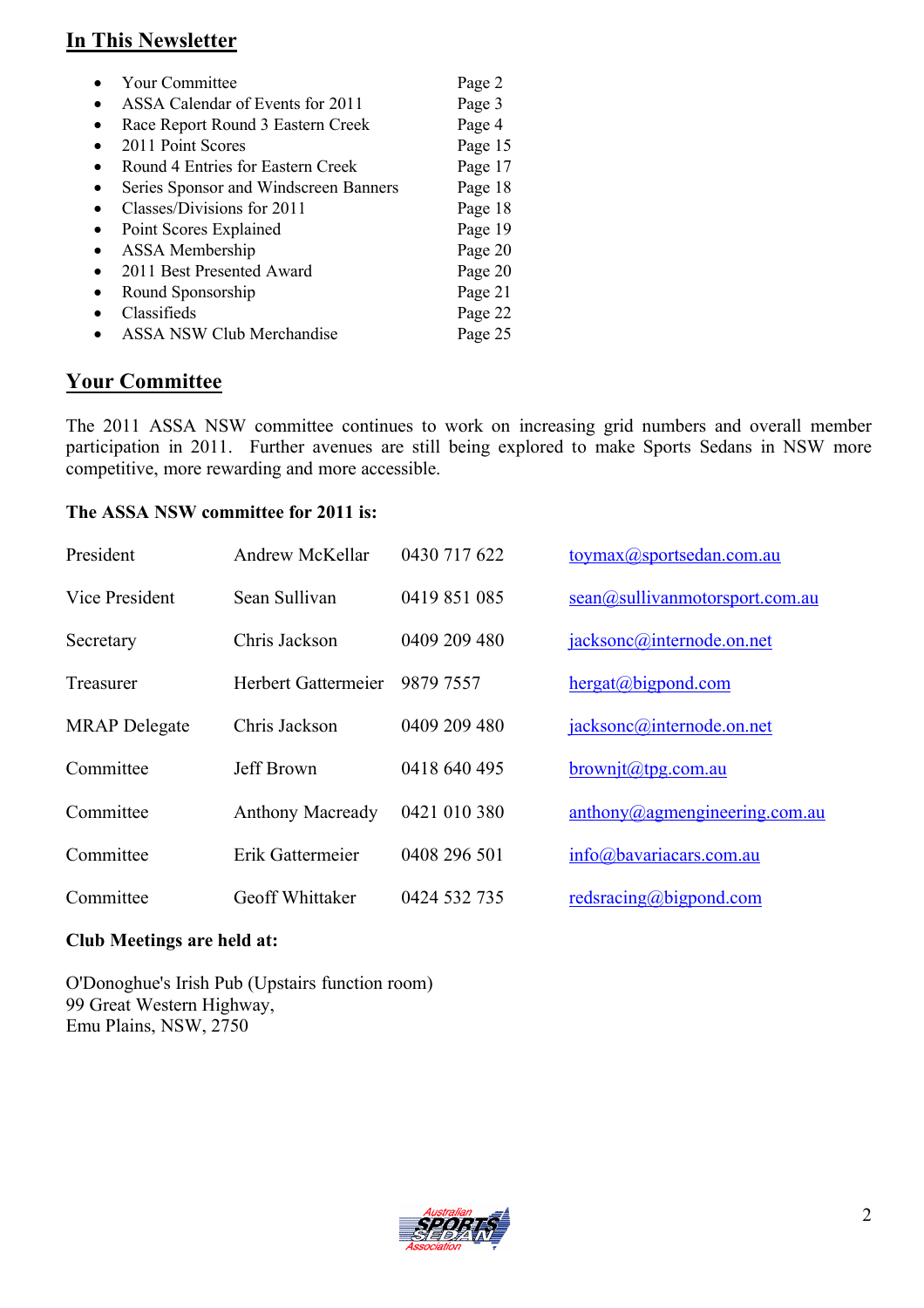#### **ASSA (NSW) CALENDAR OF EVENTS 2011**

- **•** Tuesday 4<sup>th</sup> January Committee Meeting
- Sunday 16<sup>th</sup> January CAMS Motor Sport Come & Try Day, Eastern Creek (ASSA Static Display)
- Tuesday 1<sup>st</sup> February Committee Meeting
- **•** Tuesday 1<sup>st</sup> March Committee Meeting, **General Meeting**
- 19th/20th March **NSW Round 1** Eastern Creek
- Tuesday 5<sup>th</sup> April Committee Meeting
- 16th/17th April **NSW Round 2** Wakefield Park
- Tuesday 3 rd May Committee Meeting, **General Meeting**
- 12th/13th May **Nationals Round 1** Mallala
- Tuesday 7<sup>th</sup> June Committee Meeting
- 18th/19th June **NSW Round 3** Eastern Creek
- 24<sup>th</sup> 26<sup>th</sup> June Nationals Round 2 Winton
- **•** Tuesday 5<sup>th</sup> July Committee Meeting
- 16th/17th July **NSW Round 4** and **Nationals Round 3** Eastern Creek Joint State/National Round
- **•** Tuesday 2<sup>nd</sup> August Committee Meeting, **General Meeting**
- 12<sup>th</sup> 14<sup>th</sup> August **Nationals Round 4** Morgan Park
- 20th/21st August **NSW Round 5** and **2 Litre Sports Sedans Round 4** Wakefield Park
- 3 rd/4th September **MUSCLE CARMASTERS** Eastern Creek
- Tuesday  $6^{\text{th}}$  September Committee Meeting
- Tuesday  $4^{\text{th}}$  October Committee Meeting
- 22nd/23rd October **NSW Round 6** Eastern Creek
- Tuesday  $1<sup>st</sup>$  November Committee Meeting
- 4<sup>th</sup> 6<sup>th</sup> November **Nationals Round 5** Phillip Island
- Friday 18<sup>th</sup> November **Presentation Night**
- **Tuesday 6<sup>th</sup> December Committee Meeting, <b>Annual General Meeting**

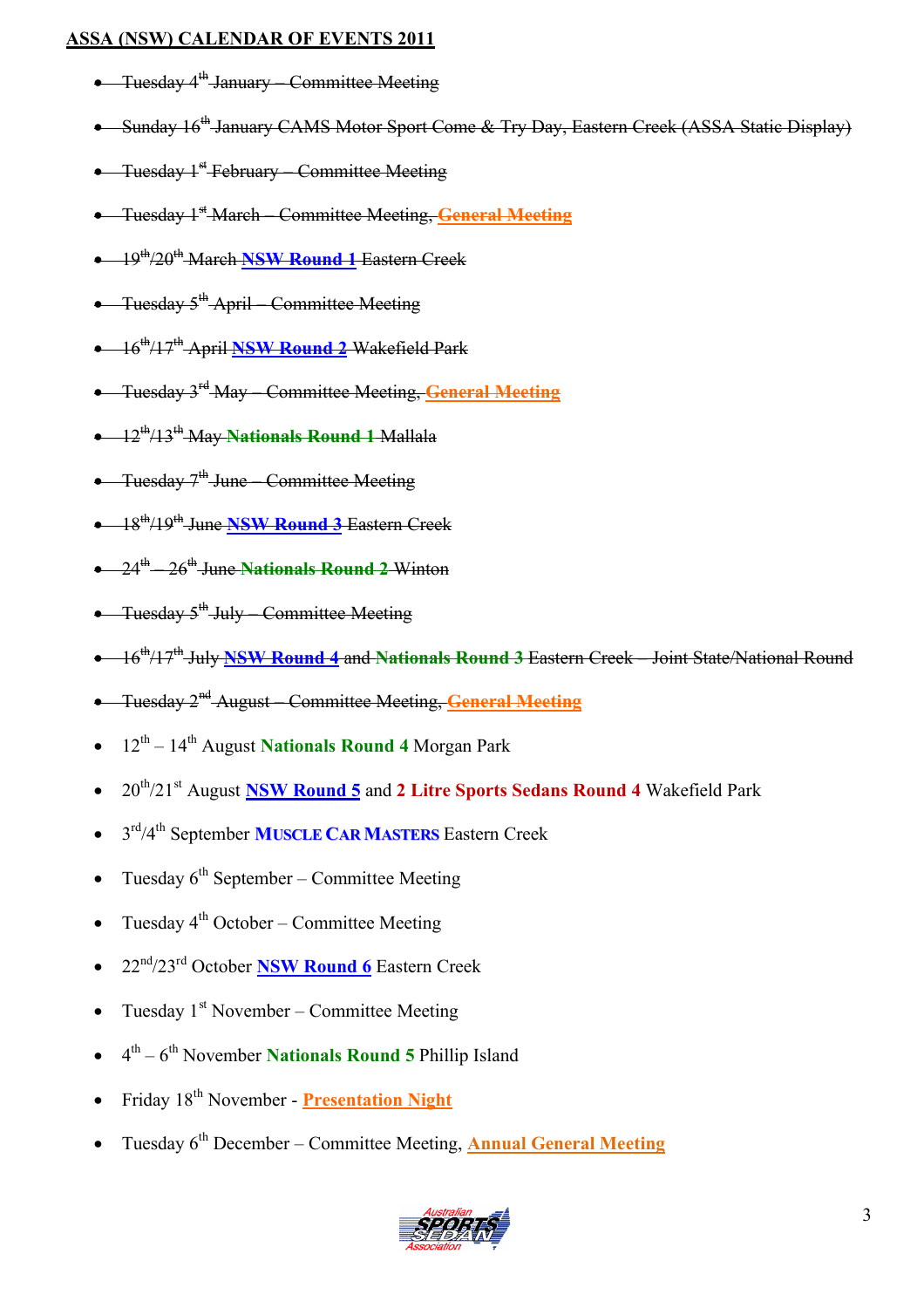#### **Race Report, Round 4 Eastern Creek**

AIR TECHNOLOGY AUSTRALIA ිම)

Your Air Movement Partner

**E STORE** www.airtechnologyaustralia.com.au

Round 4 was sponsored by:



#### *A special thank you to both Emma Brown and Amy Ellacott who put together the Round 4 race report in the absence of the usual author.*

Round 3 of the Kerrick Sports Sedan Series combined with Round 4 of the NSW Sports Sedan Championship provided an action packed weekend of close racing and plenty of battles to watch over the three-day event.

A field of twenty-three drivers stretching from NSW, VIC, QLD and TAS lined up for the weekend's two qualifying and three race program with each bringing their own form of skill and excitement to the track. With points acquired from the national round contributing to the state championship in NSW likes of 2010 champion Chris Jackson and weekend pace setters Tony Ricciardello and Darren Hossack were out in full force to gain some much sought after points to add to their state and national title chases. With sixteen of the twenty-three entrants being New South Welshman it was fair to assume that they were going to be hard to beat at one of their home tracks.

#### *Thursday Practice*

Ten competitors hit the track for Thursday practice, which enjoyed the standard Sydney winter weather of wind and light rain. With no major incidents to report all competitors were able to complete close to the full scheduled three twenty-minute sessions. The Jaguar XKR of Dameon Jameson topped the time sheets in the morning practice sessions before being knocked off the top when Darren Hossack joined the cars for the afternoon session.



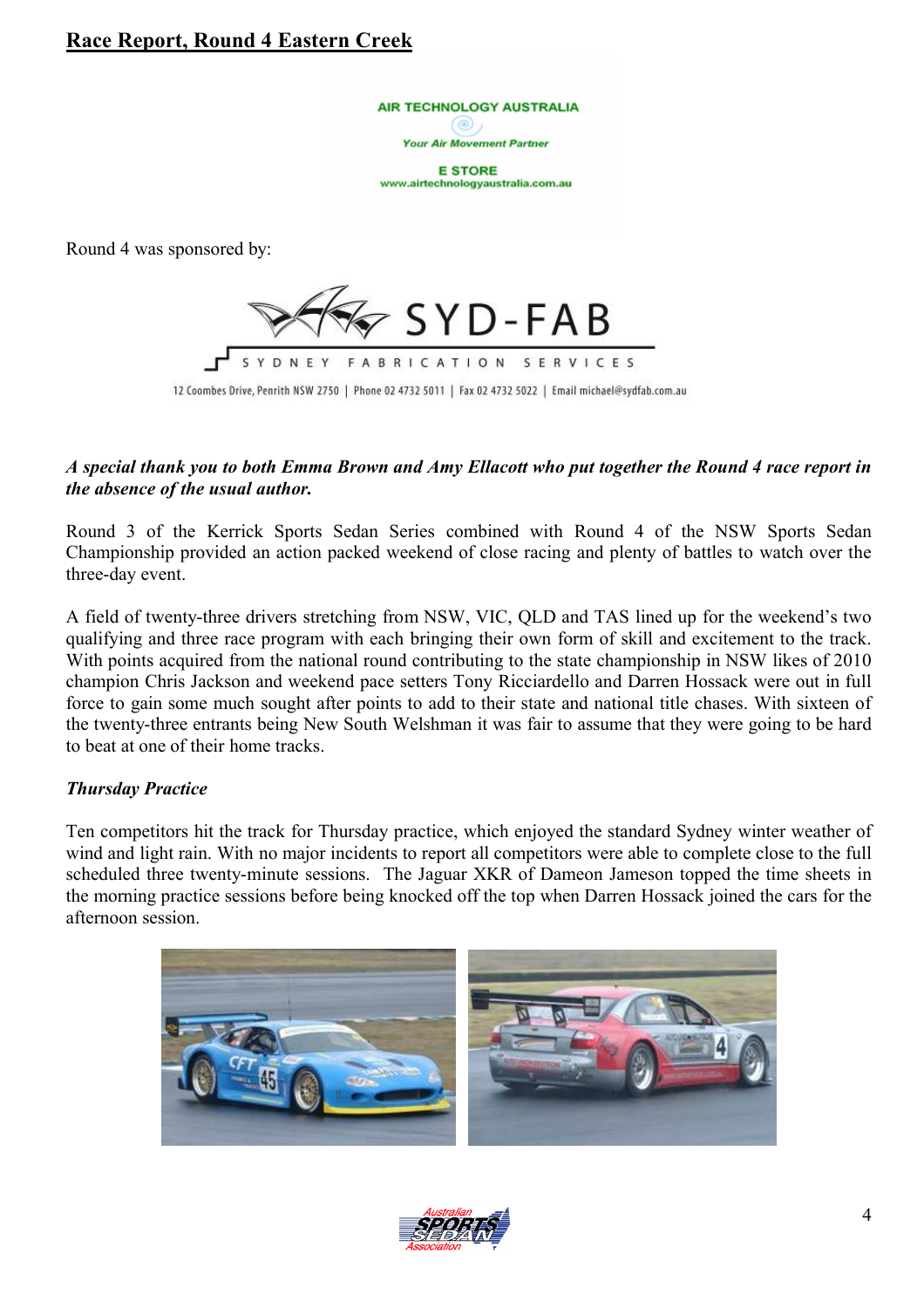#### *Friday Practice / Qualifying One*

The first and final practice session for the day again saw Darren Hossack on top of the timesheets along side long time rival Tony Ricciardello in the Red Alfa Romeo GTV, setting the mood for the rest of the weekend.

The first qualifying session in the afternoon saw fine weather with all twenty-three competitors hitting the track for the twenty-minute session all trying to out do their personal best. Tony Ricciardello and Darren Hossack continued their top form being joined by 2010 state champion Chris Jackson in his Calibra. Following in a close fourth was full time national series competitor Scott Butler along with Queensland competitor Shane Bradford both running Chev Camaro's wrapping up the top five.



Surprising in twelfth and thirteenth were NSW State Championship teammates Grant Doulman and Simon Copping with Doulman setting an impressive lap time out qualifying the newer commodore of Copping.

#### *Saturday Qualifying Two*

Saturday morning saw the typical Sydney winter weather return with drizzle and damp conditions causing some competitors to sit out the second qualifying session of the weekend leaving only sixteen competitors exiting pit lane. Swapping positions on the timesheets in qualifying two saw Hossack quicker than Ricciardello, however due to the winter conditions Ricciardello kept his faster time from qualifying one to secure pole position for race one.

Due to the wet conditions all competitors from qualifying two failed to out qualify their time in qualifying one, meaning all competitors starting race one as per their fastest qualifying time.



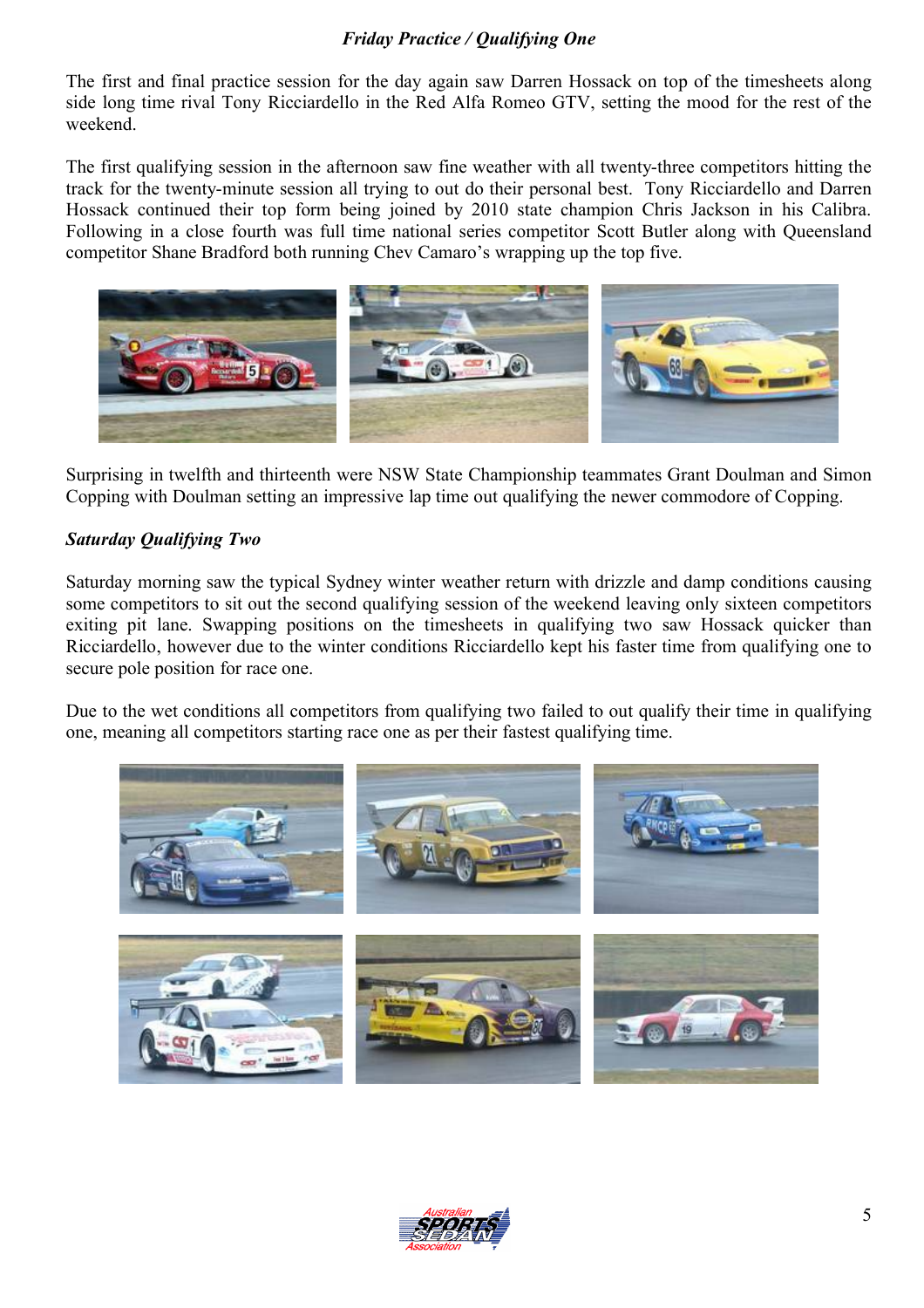#### *Overall Qualifying Results – Race one starting positions*

| 1. Tony Ricciardello | Alfa Romeo GTV       | 1.29.4712 |
|----------------------|----------------------|-----------|
| 2. Darren Hossack    | Audi                 | 1.29.5886 |
| 3. Chris Jackson     | Holden Calibra       | 1.32.2425 |
| 4. Scott Buttler     | Chev Camaro          | 1.33.2833 |
| 5. Shane Bradford    | Chev Camaro          | 1.33.9556 |
| 6. Fred Axisa        | Holden Commodore     | 1.34.3173 |
| 7. Geoff Whittaker   | Holden Commodore     | 1.34.4447 |
| 8. Dameon Jameson    | Jaguar XKR           | 1.35.1061 |
| 9. Anthony Macready  | Nissan 300ZX         | 1.35.4754 |
| 10. Dean Camm        | <b>Chev Corvette</b> | 1.35.8828 |
| 11. Daniel Tamasi    | Holden Calibra       | 1.36.5561 |
| 12. Grant Doulman    | Holden Commodore     | 1.37.2515 |
| 13. Simon Copping    | Holden Commodore     | 1.38.1275 |
| 14. David McGinniss  | Holden Calibra       | 1.38.1941 |
| 15. Graham Smith     | Opel Calibra         | 1.38.5860 |
| 16. Jeff Brown       | Ford Falcon          | 1.39.4187 |
| 17. Colin Smith      | <b>Rover Vitesse</b> | 1.39.7829 |
| 18. Nick Smith       | <b>Fiat 131</b>      | 1.40.0582 |
| 19. Bruce Banks      | Mazda RX7            | 1.40.6401 |
| 20. Damien Johnson   | Holden Torana        | 1.40.8800 |
| 21. Stuart Inwood    | Nissan Skyline GTR   | 1.43.9986 |
| 22. Jake Williams    | Holden Commodore     | 1.44.0353 |
| 23. Glenn Pro        | Ford Escort RS 2000  | 1.45.5850 |
|                      |                      |           |

#### *Race One – 10 Laps*

Twenty-two cars greeted the start of Race one Saturday afternoon in clearing conditions. NSW Championship regular Jeff Brown was the only non-starter, failing to join the field due to ongoing oil pressure issues with his Falcon.

Once the green flag was waved for the rolling start, everyone found their bit of track to make it through turn one safely. Ricciardello and Hossack stamped their authority on the field by pulling away on lap one to fight a battle of their own. Graham Smith who started fifteenth position was a big mover on laps one and two. Scott Butler slowed at the end of lap one eventually retiring with an electrical gremlin.



Chris Jackson had an unwelcomed DNF on lap two pulling off at turn five due to a failed diff pinion. Stuart Inwood pulled into pit lane at the completion of lap two retiring from the race and the weekend with a broken gearbox.

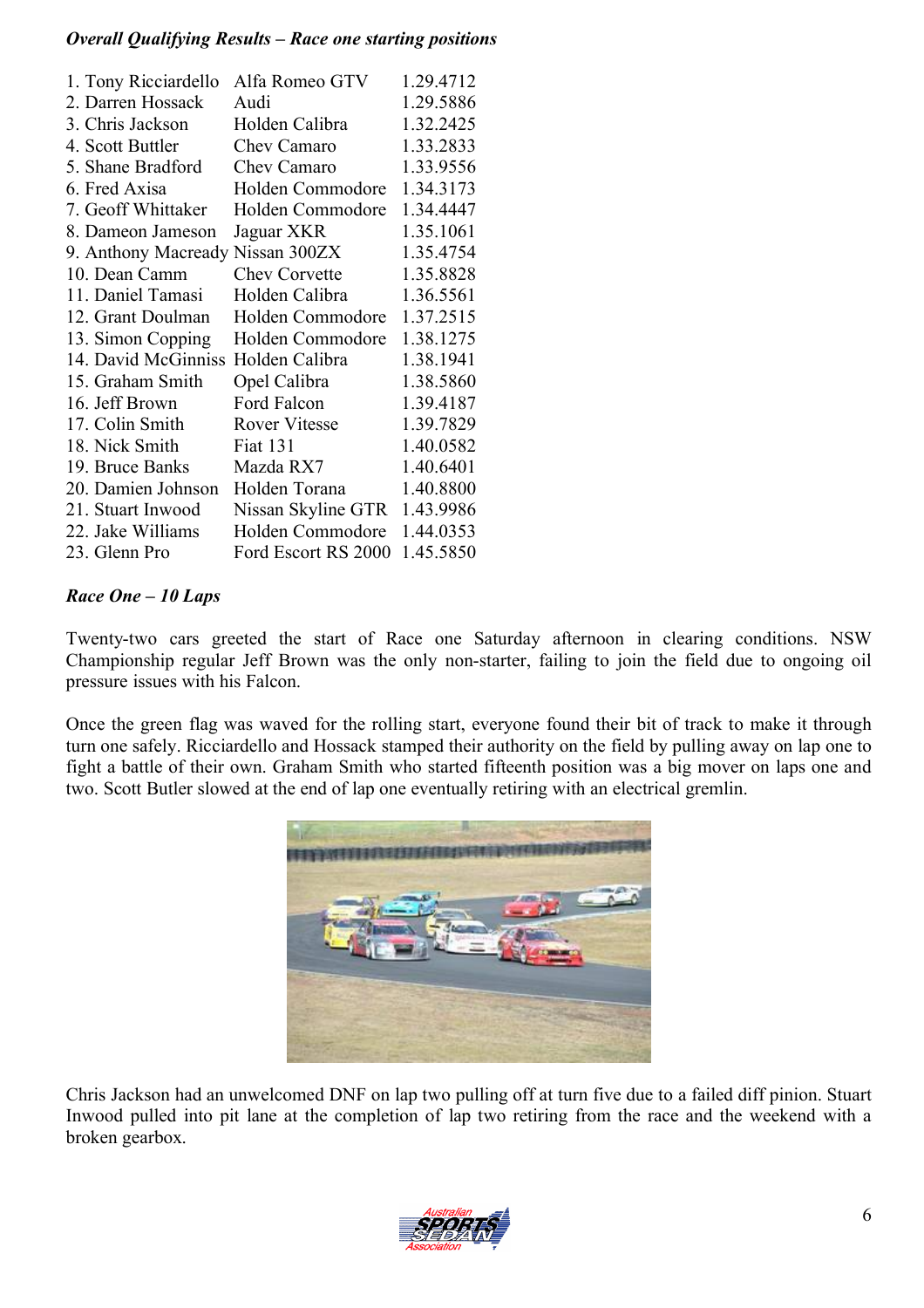A heated battle for third position ensued between Axisa and Jameson throughout lap four, racing door to door, with Axisa having the advantage in a straight line and Jameson closing the gap through the tight sections. Axisa spun losing positions and resulting in a DNF.



A tight battle between Macready and Copping saw Copping get the upper hand as Macready steadily fell back through the field but managed to pull back through to finish in tenth position behind Copping in ninth.



As the chequered flag fell, it was Ricciardello from Hossack, both beating the existing lap record with Hossack walking away with a new lap record for the western Sydney track. Jameson in third, followed by Whittaker in fourth and Graham Smith rounding out the top five after an impressive charge from fifteenth.





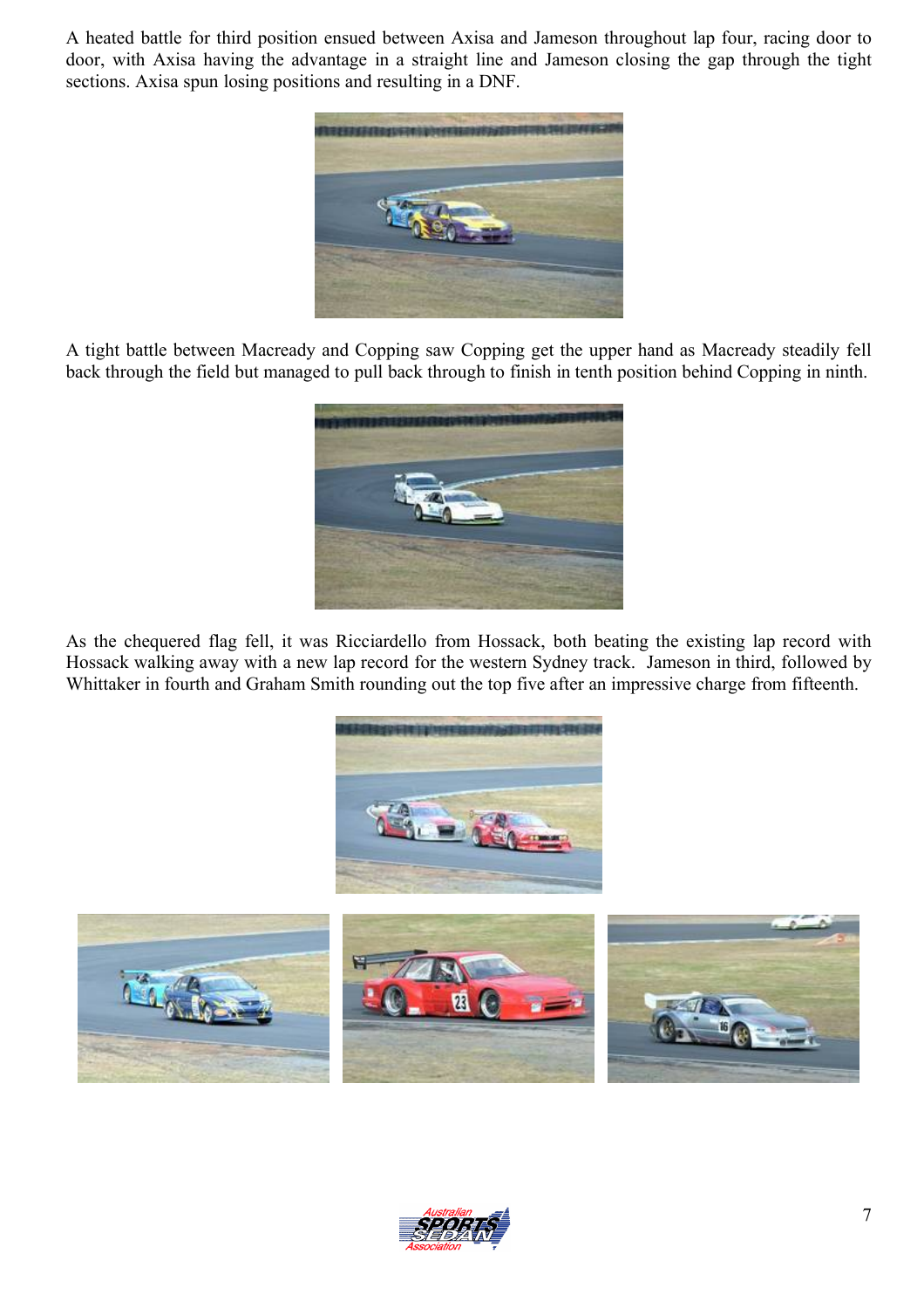#### *Race One Results*

| 1. Tony Ricciardello     | Alfa Romeo GTV               | 1.29.8954                    |
|--------------------------|------------------------------|------------------------------|
| 2. Darren Hossack        | Audi                         | $1.29.8597 - New Lap Record$ |
| 3. Dameon Jameson        | Jaguar XKR                   | 1.33.1456                    |
| 4. Geoff Whittaker       | Holden Commodore             | 1.33.3334                    |
| 5. Graham Smith          | Opel Calibra                 | 1.35.0880                    |
| 6. David McGinniss       | Holden Calibra               | 1.35.1142                    |
| 7. Daniel Tamasi         | Holden Calibra               | 1.34.2596                    |
| 8. Shane Bradford        | Chev Camaro                  | 1.36.4935                    |
| 9. Simon Copping         | Holden Commodore 1.35.8938   |                              |
| 10. Anthony Macready     | Nissan 300 ZX                | 1.36.5547                    |
| 11. Dean Camm            | <b>Chev Corvette</b>         | 1.36.6207                    |
| 12. Grant Doulman        | Holden Commodore 1.37.1206   |                              |
| 13. Nick Smith           | <b>Fiat 131</b>              | 1.37.4408                    |
| 14. Colin Smith          | <b>Rover Vitesse</b>         | 1.40.5235                    |
| 15. Bruce Banks          | Mazda RX7                    | 1.41.4630                    |
| 16. Damian Johnson       | Holden Torana                | 1.41.4974                    |
| 17. Jake Williams        | Holden Commodore 1.43.6715   |                              |
| 18. Glenn Pro            | Ford Escort RS2000 1.43.5943 |                              |
| <b>DNF</b> Fred Axisa    | Holden Commodore 1.33.4166   |                              |
| <b>DNF Chris Jackson</b> | Holden Calibra               | 1.36.1063                    |
| <b>DNF Scott Buttler</b> | Chev Camaro                  | 1.48.5606                    |
| <b>DNF</b> Stuart Inwood | Nissan Skyline GTR 1.53.0688 |                              |

#### *Race Two – 10 Laps*

Sunday morning greeted us with cool but fine weather for the scheduled 9.30am race start. Following on from race one Saturday afternoon Ricciardello and Hossack lead the pack towards the green flag for the beginning of the ten-lap race with all making it through turn one cleanly.

Chris Jackson was right on pace, tearing through the field after starting rear of grid due to a DNF in race one. Scott Buttler experienced some more hard luck in race two with a DNF due to electrical issues forcing him to retire at turn twelve on lap one.

Continuing their competitive form Ricciardello and Hossack battled it out with Ricciardello quickly pulling away from Hossack leaving the latter to focus on closing the gap for the remainder of the race beating his own lap record in the process.

Tamasi after starting from seventh position took advantage of the lap seven battle between Jackson and Macready pulling his Holden Calibra up to third position. Macready failed to finish pulling off on lap eight due to a punctured radiator leaving Tamasi, Whittaker and Jackson to battle for third, fourth and fifth respectively.

Pro and the father and son Smith duo all experienced an unfortunate race two, with all unable to take the chequered flag. Nick Smith's race two DNF would see his weekend finish and the same for Glenn Pro bringing the field down to nineteen competitors for race three.

Ricciardello held the gap from Hossack taking out first and second respectively followed by Tamasi, Whittaker and Jackson who after their late race battle rounded out the top five.

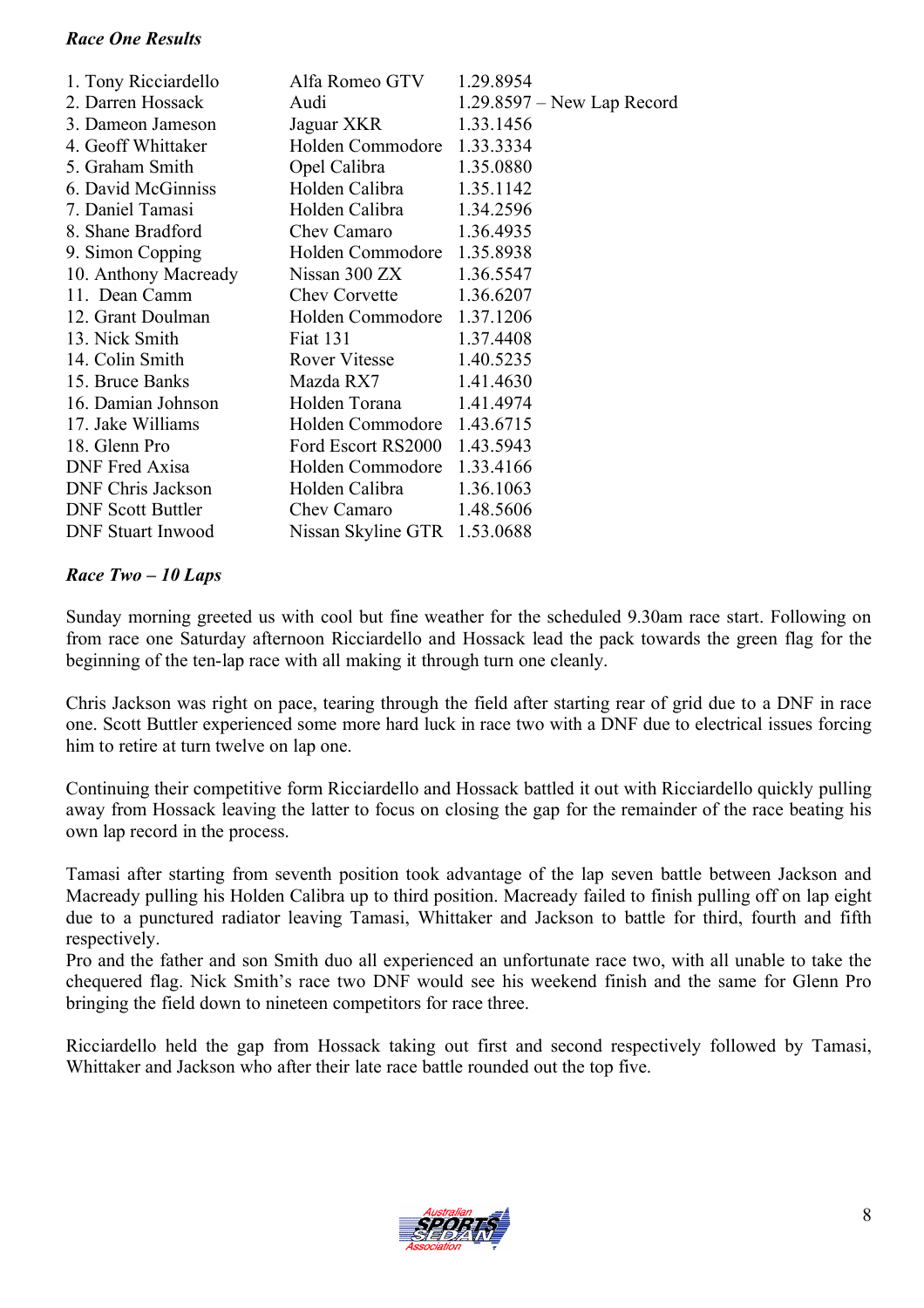#### *Race Two Results*

| 1. Tony Ricciardello        | Alfa Romeo GTV               | 1.30.2081                    |
|-----------------------------|------------------------------|------------------------------|
| 2. Darren Hossack           | Audi                         | $1.29.6566 - New Lap Record$ |
| 3. Daniel Tamasi            | Holden Calibra               | 1.34.2863                    |
| 4. Geoff Whittaker          | Holden Commodore 1.34.1800   |                              |
| 5. Chris Jackson            | Holden Calibra               | 1.34.1904                    |
| 6. Dean Camm                | <b>Chev Corvette</b>         | 1.35.6988                    |
| 7. David McGinniss          | Holden Calibra               | 1.35.2490                    |
| 8. Fred Axisa               | Holden Commodore 1.33.7607   |                              |
| 9. Simon Copping            | Holden Commodore 1.35.0236   |                              |
| 10. Shane Bradford          | Chev Camaro                  | 1.35.8080                    |
| 11. Dameon Jameson          | Jaguar XKR                   | 1.34.2058                    |
| 12. Grant Doulman           | Holden Commodore             | 1.37.4013                    |
| 13. Colin Smith             | Rover Vitesse                | 1.39.1549                    |
| 14. Bruce Banks             | Mazda RX7                    | 1.40.5013                    |
| 15. Jeff Brown              | Ford Falcon                  | 1.40.8865                    |
| 16. Damian Johnson          | Holden Torana                | 1.42.1477                    |
| 17. Jake Williams           | Holden Commodore 1.43.9413   |                              |
| <b>DNF Anthony Macready</b> | Nissan $300 ZX$              | 1.35.5116                    |
| DNF Glenn Pro               | Ford Escort RS2000 1.44.8166 |                              |
| <b>DNF Graham Smith</b>     | Opel Calibra                 | 1.40.7217                    |
| <b>DNF Nick Smith</b>       | <b>Fiat 131</b>              | 1.48.5963                    |
| <b>DNF</b> Scott Buttler    | Chev Camaro                  |                              |

#### *Race Three – 10 Laps*

Fine conditions on Sunday afternoon for the final race of the weekend allowed the nineteen race starters ten laps of superb racing.

Race one and two winner, Tony Ricciardello, started race three from rear of grid due to opting for new race rubber. This did not faze the prior Sports Sedan Champion, dominating his way through the field to not only finish in second position but also again break his own lap record for the third time over the weekend. Anthony Macready parked his Nissan 300ZX at turn nine on formation lap with a blown engine, failing to take the green flag for the ten-lap race.

After a weekend of close but clean racing the first racing incident for the weekend to produce carnage took place on lap one between turns one and two leaving no prisoners, with Jackson, McGinniss and Camm all falling victim and resulting in a DNF for all three. Scott Butler finished off a weekend of disappointment with a DNF before the completion of lap one. Colin Smith pulled into the pits at the completion of lap one for a drive through penalty for a race start incident.

Apart from lap one carnage the remainder of the race was clean, allowing for the remaining competitors to enjoy the final race.

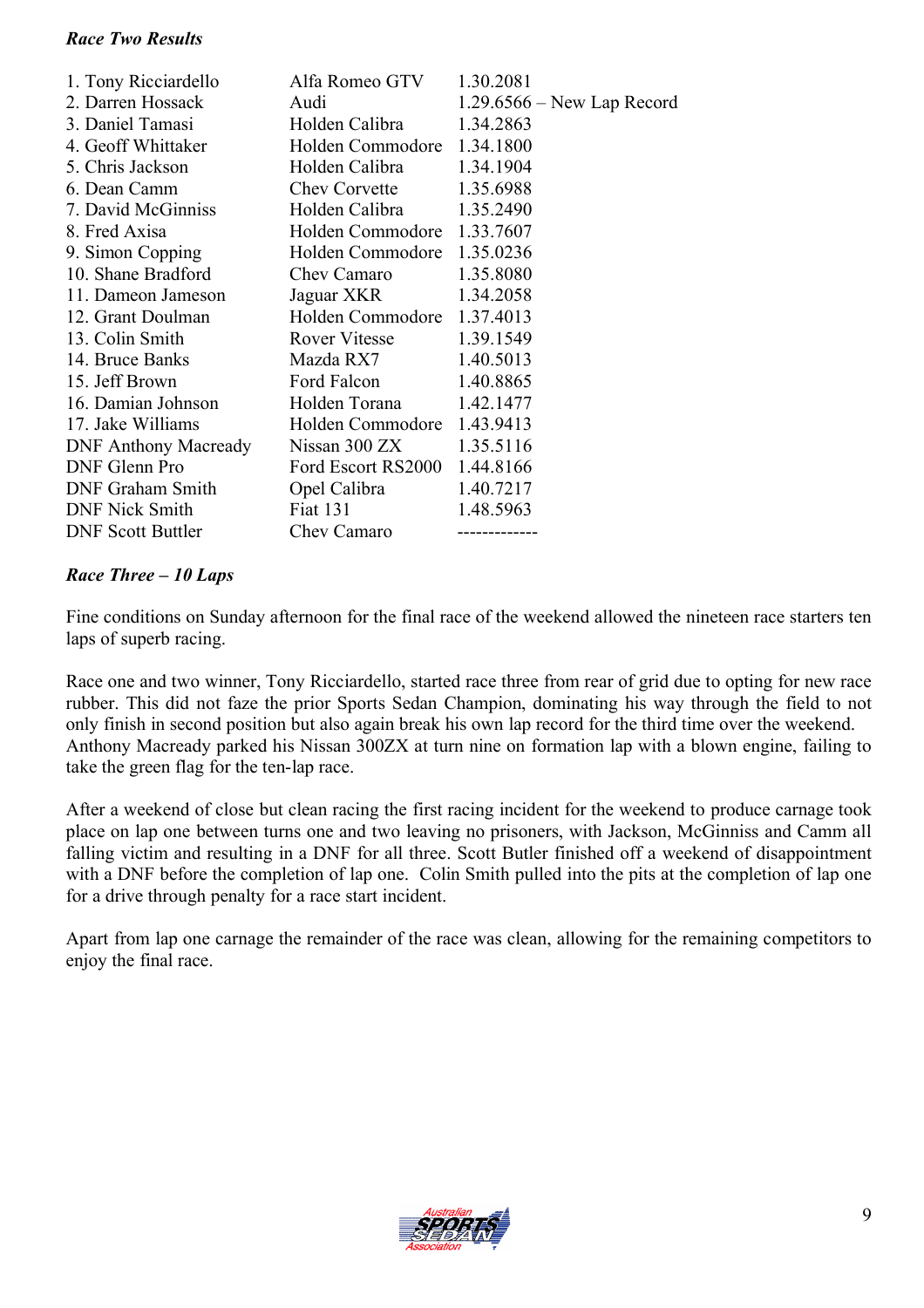#### *Race Three Results*

| 1. Darren Hossack           | Audi                 | 1.29.3902                    |
|-----------------------------|----------------------|------------------------------|
| 2. Tony Ricciardello        | Alfa Romeo           | $1.29.1643$ – New Lap Record |
| 3. Daniel Tamasi            | Holden Calibra       | 1.33.8362                    |
| 4. Dameon Jameson           | Jaguar XKR           | 1.33.5674                    |
| 5. Geoff Whittaker          | Holden Commodore     | 1.36.1031                    |
| 6. Simon Copping            | Holden Commodore     | 1.35.8443                    |
| 7. Shane Bradford           | Chev Camaro          | 1.36.8884                    |
| 8. Fred Axisa               | Holden Commodore     | 1.35.5534                    |
| 9. Grant Doulman            | Holden Commodore     | 1.37.8231                    |
| 10. Bruce Banks             | Mazda RX7            | 1.41.6473                    |
| 11. Jeff Brown              | Ford Falcon          | 1.40.8197                    |
| 12. Damian Johnson          | Holden Torana        | 1.41.5113                    |
| 13. Jake Williams           | Holden Commodore     | 1.45.3588                    |
| 14. Colin Smith             | <b>Rover Vitesse</b> | 1.41.6582                    |
| DNF Chris Jackson           | Holden Calibra       |                              |
| <b>DNF David McGinniss</b>  | Holden Calibra       |                              |
| <b>DNF Anthony Macready</b> | Nissan 300ZX         |                              |
| <b>DNF Scott Buttler</b>    | Chev Camaro          |                              |
| <b>DNF Dean Camm</b>        | <b>Chev Corvette</b> |                              |

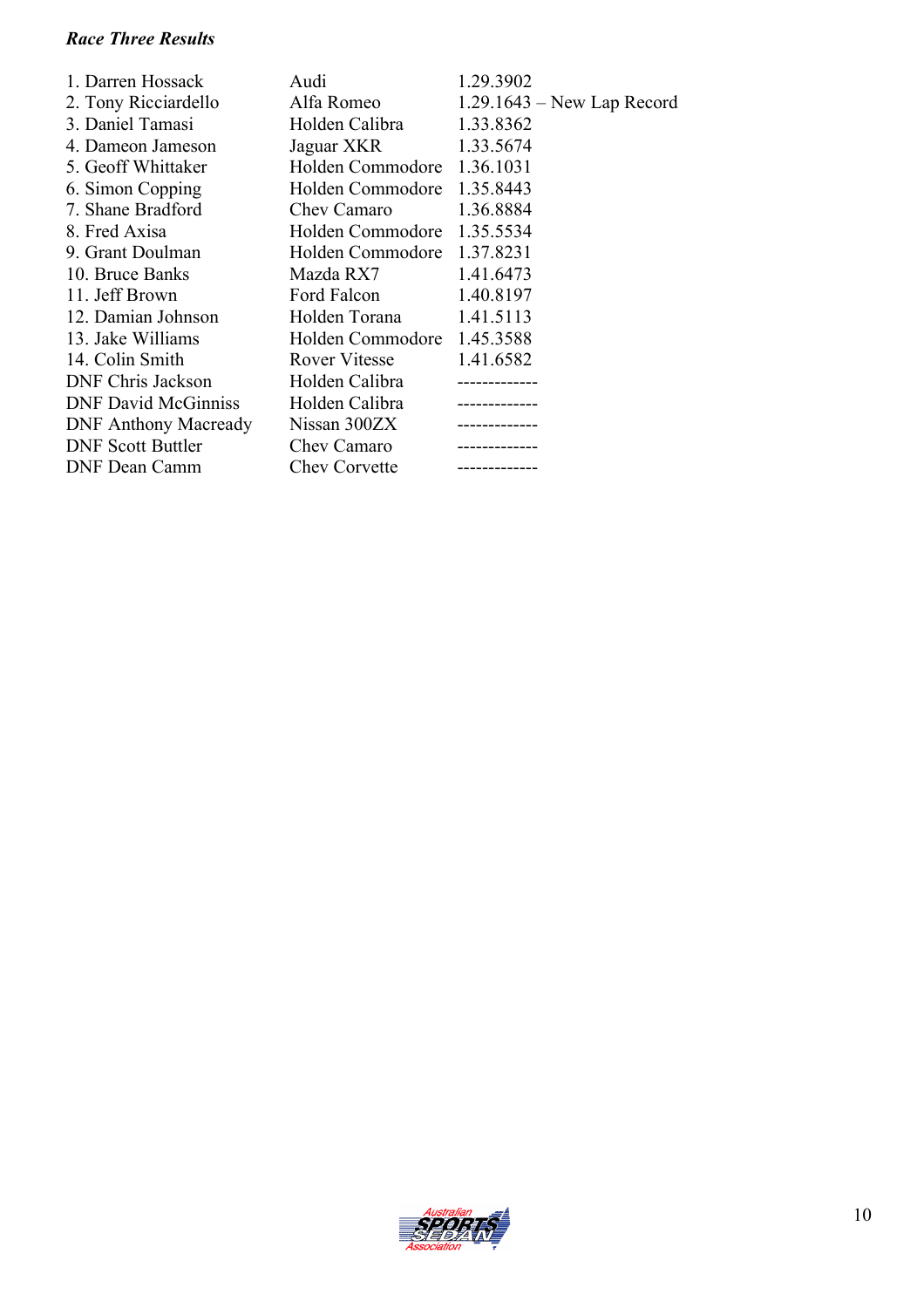# **Point Scores**

The NSW State Championship point score after Round 4:

| Name                    | Rnd 1            | Rnd 2            | Rnd <sub>3</sub> | Rnd 4            | Rnd 5 | Rnd 6 | <b>Total</b>     |
|-------------------------|------------------|------------------|------------------|------------------|-------|-------|------------------|
| Dameon Jameson          | 52               | 38               | 32               | 53               |       |       | 175              |
| <b>Simon Copping</b>    | 54               | 48               | 28               | 44               |       |       | 174              |
| Geoffrey Whittaker      | 30               | 41               | 36               | 56               |       |       | 163              |
| Chris Jackson           | 32               | 40               | 38               | 20               |       |       | 130              |
| Fred Axisa              | $\boldsymbol{0}$ | 44               | 31               | 30               |       |       | 105              |
| <b>Steve Coulter</b>    | 48               | 35               | 17               | $\boldsymbol{0}$ |       |       | 100              |
| Michael Coulter         | 48               | 30               | 17               | $\mathbf{0}$     |       |       | 95               |
| Grant Doulman           | $\overline{0}$   | 18               | 23               | 38               |       |       | 79               |
| Jake Williams           | $\boldsymbol{0}$ | 26               | 11               | 32               |       |       | 69               |
| Glenn Pro               | 30               | 21               | 8                | 9                |       |       | 68               |
| Darren Steeden          | 23               | 43               | $\overline{0}$   | $\boldsymbol{0}$ |       |       | 66               |
| <b>Scott Reed</b>       | 22               | 22               | 14               | $\mathbf{0}$     |       |       | 58               |
| <b>Anthony Macready</b> | 28               | 15               | $\overline{0}$   | 13               |       |       | 56               |
| <b>Jeff Brown</b>       | $\overline{0}$   | $\boldsymbol{0}$ | 13               | 24               |       |       | 37               |
| Mick Johnson            | 32               | $\overline{0}$   | 5                | $\overline{0}$   |       |       | 37               |
| David McGinniss         | $\overline{0}$   | $\overline{0}$   | $\overline{0}$   | 31               |       |       | 31               |
| Michael Auld            | 9                | 21               | $\overline{0}$   | $\boldsymbol{0}$ |       |       | 30               |
| <b>Stuart Inwood</b>    | $\overline{0}$   | $\mathbf{0}$     | 28               | $\boldsymbol{0}$ |       |       | 28               |
| <b>Garry Stevens</b>    | $\boldsymbol{0}$ | 25               | $\overline{0}$   | $\boldsymbol{0}$ |       |       | 25               |
| <b>Steven Shiels</b>    | $\boldsymbol{0}$ | $\overline{0}$   | 24               | $\mathbf{0}$     |       |       | 24               |
| Adam Lloyd              | $\boldsymbol{0}$ | 16               | $\boldsymbol{0}$ | $\mathbf{0}$     |       |       | 16               |
| Graham Smith            | $\boldsymbol{0}$ | $\boldsymbol{0}$ | $\overline{0}$   | 16               |       |       | 16               |
| Joseph Said             | $\boldsymbol{0}$ | $\boldsymbol{0}$ | 15               | $\mathbf{0}$     |       |       | 15               |
| Nick Smith              | $\overline{0}$   | $\overline{0}$   | $\overline{0}$   | 11               |       |       | 11               |
| Derek Cowan             | 5                | $\overline{0}$   | 3                | $\boldsymbol{0}$ |       |       | 8                |
| Mark Smith              | $\overline{7}$   | $\overline{0}$   | $\overline{0}$   | $\overline{0}$   |       |       | $\overline{7}$   |
| Kieren Pilkington       | $\boldsymbol{0}$ | 6                | $\boldsymbol{0}$ | $\boldsymbol{0}$ |       |       | 6                |
| <b>Andrew Leithhead</b> | $\boldsymbol{0}$ | $\boldsymbol{0}$ | 6                | $\boldsymbol{0}$ |       |       | 6                |
| Robin O'Hare            | $\boldsymbol{0}$ | $\boldsymbol{0}$ | $\boldsymbol{0}$ | $\boldsymbol{0}$ |       |       | $\boldsymbol{0}$ |

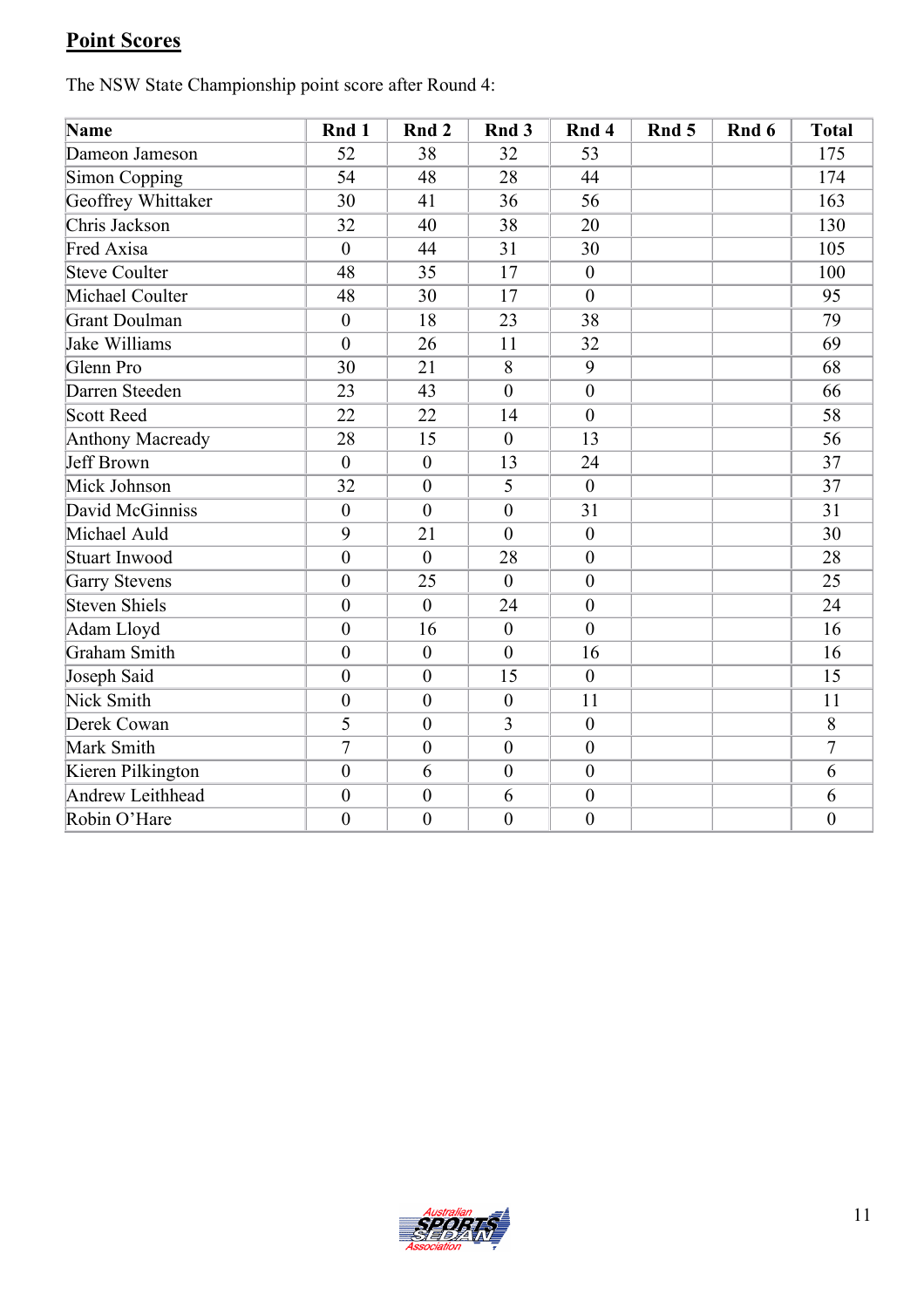The ASSA NSW Club Championship point score:

| Name                    | Rnd 1            | Rnd 2            | Rnd 3            | Rnd 4            | Rnd 5 | Rnd 6 | <b>Total</b> |
|-------------------------|------------------|------------------|------------------|------------------|-------|-------|--------------|
| Dameon Jameson          | 72               | 56               | 50               | 68               |       |       | 246          |
| Geoffrey Whittaker      | 54               | 57               | 51               | 72               |       |       | 234          |
| <b>Simon Copping</b>    | 71               | 63               | 41               | 56               |       |       | 231          |
| Chris Jackson           | 52               | 58               | 56               | 38               |       |       | 204          |
| <b>Steve Coulter</b>    | 76               | 74               | 45               | $\boldsymbol{0}$ |       |       | 195          |
| Grant Doulman           | $\boldsymbol{0}$ | 52               | 60               | 73               |       |       | 185          |
| Michael Coulter         | 74               | 60               | 47               | $\mathbf{0}$     |       |       | 181          |
| Glenn Pro               | 59               | 53               | 32               | 20               |       |       | 164          |
| <b>Jake Williams</b>    | $\overline{0}$   | 59               | 36               | 58               |       |       | 153          |
| Fred Axisa              | $\overline{0}$   | 59               | 45               | 48               |       |       | 152          |
| <b>Scott Reed</b>       | 46               | 56               | 41               | $\boldsymbol{0}$ |       |       | 143          |
| Mick Johnson            | 80               | $\theta$         | 60               | $\boldsymbol{0}$ |       |       | 140          |
| Darren Steeden          | 43               | 55               | 10               | $\mathbf{0}$     |       |       | 108          |
| <b>Anthony Macready</b> | 49               | 31               | $\mathbf{0}$     | 27               |       |       | 107          |
| Michael Auld            | 34               | 54               | 18               | $\mathbf{0}$     |       |       | 106          |
| Derek Cowan             | 36               | $\theta$         | 54               | $\boldsymbol{0}$ |       |       | 90           |
| Adam Lloyd              | $\overline{0}$   | 80               | $\overline{0}$   | $\overline{0}$   |       |       | 80           |
| <b>Jeff Brown</b>       | 13               | $\mathbf{0}$     | 31               | 35               |       |       | 79           |
| Kieren Pilkington       | $\boldsymbol{0}$ | 54               | $\overline{0}$   | $\boldsymbol{0}$ |       |       | 54           |
| Joseph Said             | $\boldsymbol{0}$ | $\mathbf{0}$     | 47               | $\boldsymbol{0}$ |       |       | 47           |
| <b>Stuart Inwood</b>    | $\overline{0}$   | $\overline{0}$   | 40               | $\overline{7}$   |       |       | 47           |
| Mark Smith              | 28               | $\boldsymbol{0}$ | 15               | $\mathbf{0}$     |       |       | 43           |
| Graham Smith            | $\overline{0}$   | $\overline{0}$   | 16               | 26               |       |       | 42           |
| David McGinniss         | $\boldsymbol{0}$ | $\boldsymbol{0}$ | $\overline{0}$   | 42               |       |       | 42           |
| <b>Steven Shiels</b>    | $\boldsymbol{0}$ | $\overline{0}$   | 36               | $\boldsymbol{0}$ |       |       | 36           |
| <b>Garry Stevens</b>    | $\overline{0}$   | 36               | $\boldsymbol{0}$ | $\boldsymbol{0}$ |       |       | 36           |
| <b>Andrew Leithhead</b> | $\overline{0}$   | 11               | 24               | $\overline{0}$   |       |       | 35           |
| Nick Smith              | $\boldsymbol{0}$ | $\mathbf{0}$     | $\mathbf{0}$     | 26               |       |       | 26           |
| Robin O'Hare            | $\boldsymbol{0}$ | 16               | $\boldsymbol{0}$ | $\boldsymbol{0}$ |       |       | 16           |

The Commodore Class point score:

| Name              | Rnd 1 | Rnd 2 | Rnd 3 | Rnd 4 | Rnd 5 | <b>Total</b> |
|-------------------|-------|-------|-------|-------|-------|--------------|
| Adam Lloyd        | 46    |       |       |       |       | 46           |
| Kieren Pilkington | 24    |       |       |       |       | 24           |
|                   |       |       |       |       |       |              |
|                   |       |       |       |       |       |              |
|                   |       |       |       |       |       |              |

#### The Oztruck point score:

| Name            | Rnd 1 | Rnd 2 | Rnd 3 | Rnd 4 | Rnd 5 | <b>Total</b> |
|-----------------|-------|-------|-------|-------|-------|--------------|
| Steve Coulter   | 76    | 80    | 56    |       |       | 212          |
| Michael Coulter | 74    | 70    | 58    |       |       | 202          |
| Scott Reed      | 46.   | 66    | 48    |       |       | 160          |
|                 |       |       |       |       |       |              |

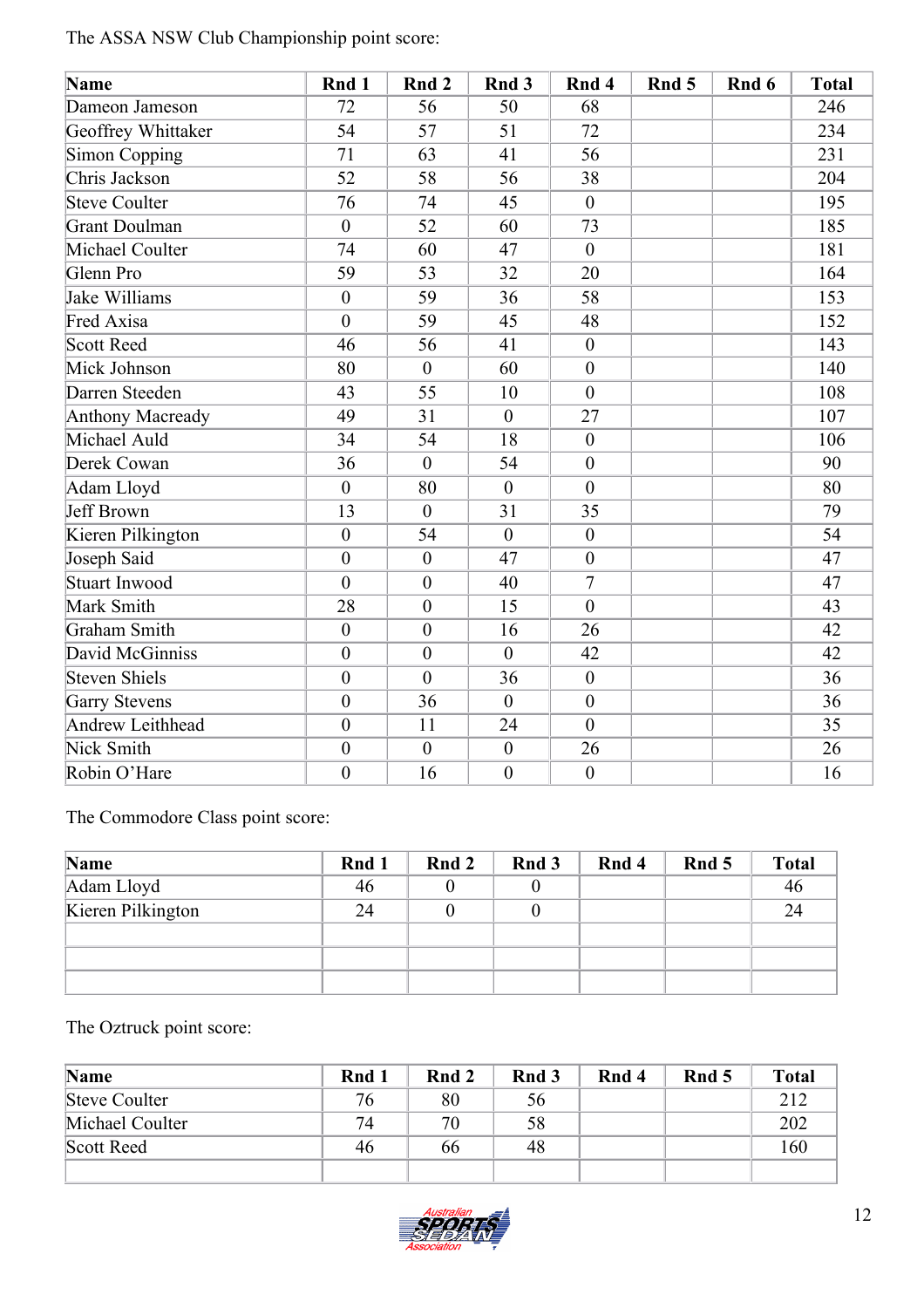#### **Round 5 at Wakefield Park**

With only a few weeks to go please make sure to **get your entries in** for our next round at Wakefield Park. Once again this year a group of competitors from the U2L Sports Sedans in Victoria will be joining us on track, so please make them feel welcome when you see them.

Any NSW U2L competitors should make an effort to enter this round! There will be an additional U2L/Division 3 race on the Saturday afternoon and \$500 prize money is up for grabs for U2L cars competing over the weekend.

Also similar to last year there is a social event planned for the Saturday night. All drivers, families and crew members are invited once again. Details of the social evening will be sent out once details are confirmed.

#### **Sports Sedans at the Australian Muscle Car Masters**

The preparations for the Sports Sedans first appearance at the Muscle Car Masters event are well underway and based on expressions of interest received it is expected we will see a full capacity grid for the event. If you haven't got your entry forms in as yet please get onto it as soon as possible.

We have received over 50 expressions of interest, which puts us well over the 38-car grid capacity (+ 4 reserves) for the event, should everyone who expressed an interest actually follow up with an entry.

I had a meeting with the event organisers a few weeks ago and can confirm further details about where we are to be located and arrangements for transporters, etc. We have been allocated the top section of the figure-8 circuit, an area dedicated exclusively for our use for the event. For those unfamiliar with the figure-8 circuit it is located inside turn 1, behind the medical centre.

As a result of being in this, larger area we have much more freedom in relation to setting out our display and the inclusion of tender vehicles and transporters, as well as cars for display only. Essentially all competing cars will be on display on the concrete surrounding the grassed island in the middle of the track, with tender vehicles parked on the grass adjacent to the competition cars. There is also enough room on the grass for the larger transporters as well, which will be relied upon to provide power, compressed air and other resources for the availability of all Sports Sedan competitors. We have also booked a large marquee so that we can designate a sheltered area for carrying out any major work on the cars.

To ensure we are properly organised each vehicle and team will be designated a specific area to park cars and store equipment. That will take a bit of coordination so if you or a team member can spare me some time on the Friday morning to assist with getting cars and transporters into their positions please let me know.

For those of you who sent me details of your transporters, thank you. **I now need more detailed information please -** can you give me the overall size (both length and width) of your transporters to aid in calculating the best use of our allocated area.

**Now that we have a bit of room we would like to see a number of Sports Sedans on display (in addition to those racing). We are particularly interested in cars of historic or iconic value. If you have a Sports Sedan that cannot be raced but would be suitable for display please contact me with the details. Likewise, if you know of someone else who has a past Sports Sedan locked away somewhere, please contact them and try to encourage the use of the car for display purposes (or give me their details and I'll work on them!).**

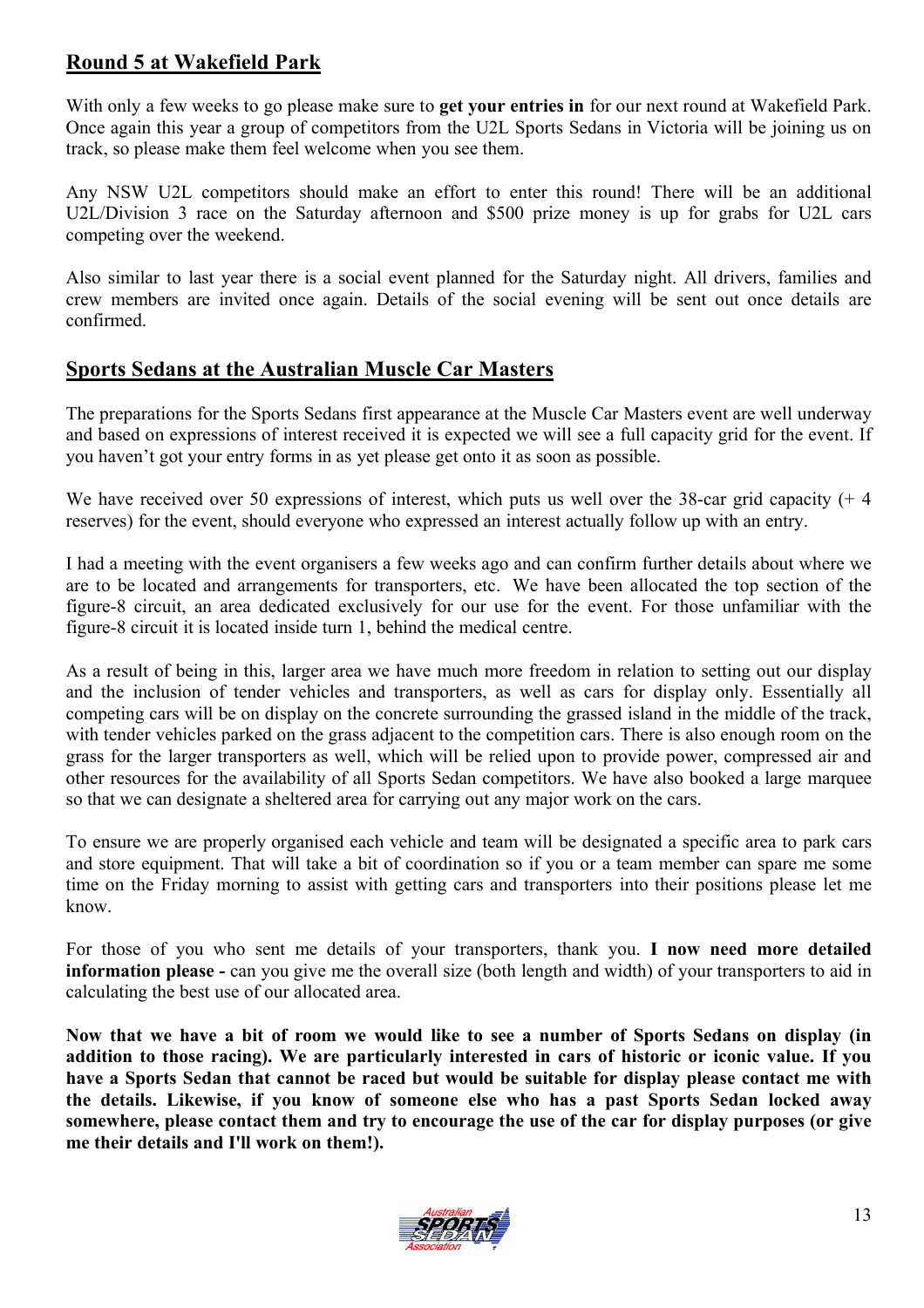ASSA NSW will be providing security staff during the day on the Saturday and Sunday of the event so that our equipment is cared for when the cars are on track and your crew members are likely to be spectating. Eastern Creek (ARDC) will be providing security staff overnight on the Friday and Saturday nights. It is expected that once we are in our area (either Thursday afternoon or early Friday) it will be very difficult for larger vehicles to leave until the event is completed late on Sunday afternoon. Please keep this in mind when organising your transport to/from the circuit (particularly for interstate teams).

With so many Sports Sedan competitors and teams in one place, it seems to me that we should also be organising a social event. To that end I am proposing an event on the Friday night, possibly at the circuit (it will depend on the availability of the function rooms). Please indicate by email if you and your team would be interested in attending a gathering of like-minded souls.

I will send out more information as it becomes available. In the mean time if you have any enquiries please contact Chris Jackson, Erik Gattermeier or myself

#### **Sports Sedans at Bathurst**

Sports Sedans are also racing as a support category for the 12-Hour event February 2012.

Expressions of Interest are now closed. Thank you to all those competitors who paid the entry fee allowing this event to proceed. The ASSA NSW Web Site contains information regarding this event. Stay tuned for more information over the coming months.

Do you know somebody who wants to get really close to the action during the 12-Hour event?

WE NEED FLAG MARSHALS. Part of the deal for the Sports Sedans to run at Bathurst is that we have to supply a few volunteer flag marshals for the 12 hour race on the Sunday. Please don't leave it to members of the committee to do everything yet again – volunteer to assist, help out your club and have the advantage of watching the race from one of the best seats in the house! No qualifications are necessary. Training will be provided at the event.

Express your interest in being a flag marshal or competing with the Sports Sedans by clicking on the Bathurst link on the website here: [www.sportsedan.com.au](http://www.sportsedan.com.au/)

#### **2011 Presentation Night**

The 2011 Presentation Night will be held at Penrith Panthers on Friday 18th November, 2011. Please mark this date on your calendars and make sure you come along and enjoy a great night out.

Tickets can be purchased from September. Further details will be provided in the Round 5 Newsletter.

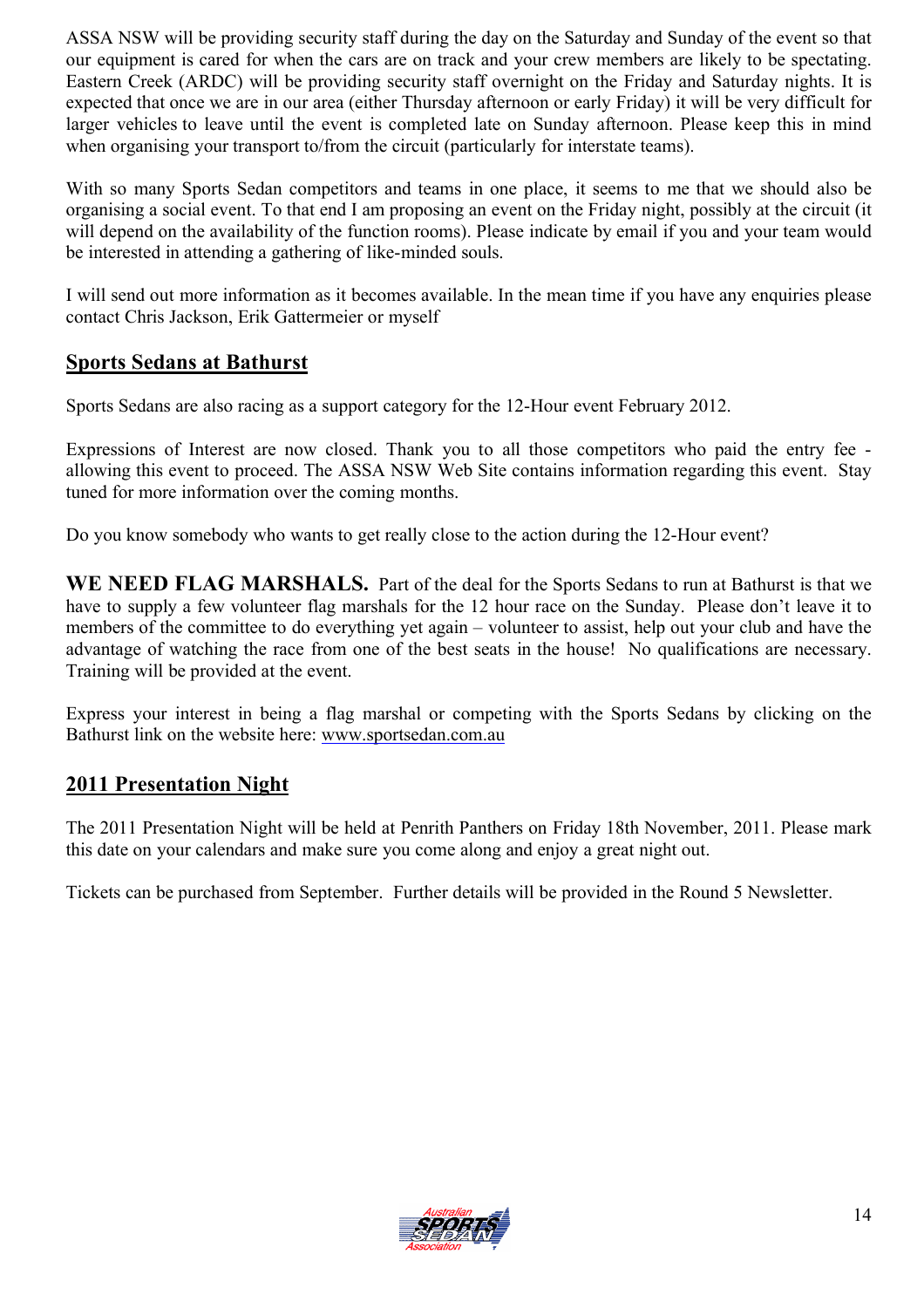#### **Series Sponsor and Windscreen Banners**

Air Technology Australia is the sponsor of the 2011 NSW Sports Sedan State Championship.

#### *As part of the 2011 Championship Regulations all cars competing for State Championship points must display a sponsor windscreen banner.*

In addition a number of Round Sponsors are supporting Sports Sedans again this year. Stickers from each of the round sponsors should also be on display on every car. Stickers will be supplied to anyone who needs them.

State Championship cars competing in the joint National/State round in July will still carry the Air Technology Australia windscreen banner, however cars competing for National series points will be required to change to the Kerrick banner for that round.

#### **Classes/Divisions for 2011**

Just a reminder about the class points system for the 2011 *Club Championship*.

There are three divisions, based on lap times. Research conducted into results over the last couple of years has aided in determining the division times, which are based on Eastern Creek lap times due to that circuit being the venue for Round 1.

The divisions are:

*Division 1:* Under 1:39.00 *Division 2:* 1:39.00 to 1:47.00 **Division 3:** Over 1:47.00

Therefore it doesn't matter what type of car you are driving (i.e. Space Frame or Floor Pan), how fast you go determines what division you run in and you should (in theory) be on track racing amongst drivers who are competing for the same division.

Divisions have been allocated based on the qualifying session from Round 1. Of course, there have been some issues with cars or other factors that have provided an inaccurate gauge of some lap times. The committee has re-allocated some drivers into another division based on prior results and lap times in dry conditions.

Similarly, any driver who wishes to be placed in a higher division can request this through the committee – so if you know that Round 1 is not going to show the true potential of your car but that you will be improving throughout the season, you can opt to move up a division in advance.

Changes to divisions will only occur after Round 1 in exceptional circumstances, as the Division point scores will be affected if changes are made later in the season.

If you missed Round 1 the committee will allocate an appropriate division for later rounds based on historical performance and current, matching lap times from either circuit.

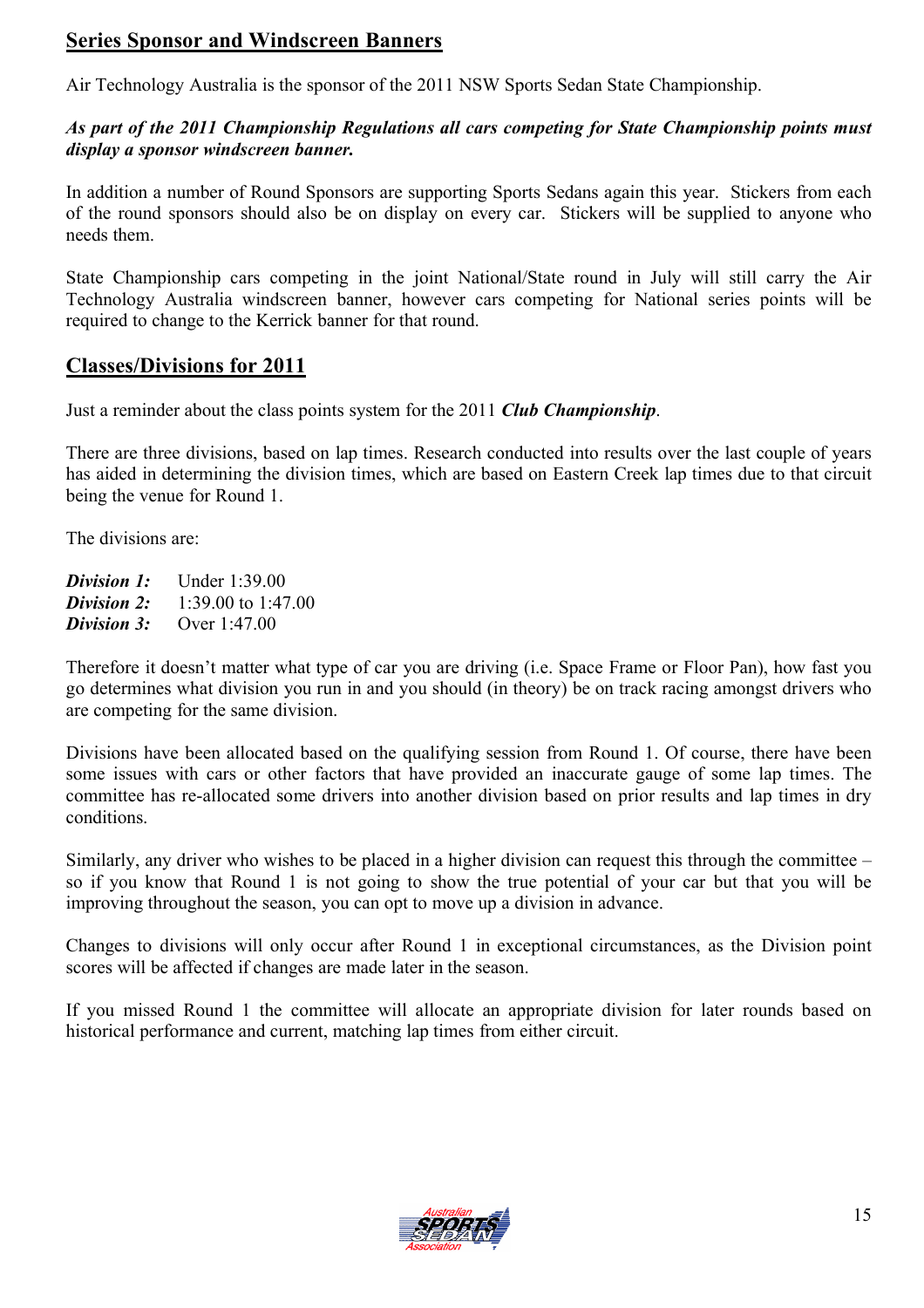The following drivers have already been allocated divisions:

| <b>Division 1</b>       | <b>Division 2</b>    | <b>Division 3</b> |
|-------------------------|----------------------|-------------------|
| Chris Jackson           | <b>Steve Coulter</b> | Mike Johnson      |
| Dameon Jameson          | Michael Coulter      | Derek Cowan       |
| <b>Anthony Macready</b> | Mark Smith           | Adam Lloyd        |
| Simon Copping           | <b>Scott Reed</b>    | Kieren Pilkington |
| Darren Steeden          | Glenn Pro            | Robin O'Hare      |
| Jeff Brown              | Michael Auld         |                   |
| Geoff Whittaker         | Andrew Leithhead     |                   |
| Fred Axisa              | Grant Doulman        |                   |
| <b>Garry Stevens</b>    | Jake Williams        |                   |
| Graham Smith            | Joseph Said          |                   |
| <b>Stuart Inwood</b>    |                      |                   |
| <b>Steven Shiels</b>    |                      |                   |
| David McGinniss         |                      |                   |
| Nick Smith              |                      |                   |

The committee will also allocate further classes within the three divisions should there be enough competitors. For example if we get a few historic Sports Sedans, some ex-V8 Supercars, or a contingent of utes or trucks running for the season then class points will be allocated and a class trophy awarded at the end of the season.

The *State Championship* will still be decided on outright points and in this regard remains unchanged.

#### **Point Scores**

The point scores for both the State Championship and the Club Championship will be calculated in the same way as last year – 20 points for 1<sup>st</sup> place, 18 points for 2<sup>nd</sup> place, 16 points for third place and then 15 points down to 1 point for the next 15 places.

For the *State Championship* points will be allocated on an outright basis for each of the three races at each round. The fastest qualifier at each round will also be allocated two (2) points.

For the *Club Championship* points will be allocated for each Division and will include qualifying and each of the three races at each round. Therefore if you happen to qualify well but the rest of your weekend goes awry, you still walk away with some points from the round. *Oztruck Class* points will also be allocated in this way.

Points for the *Commodore Class* are as set out in the class regulations.

### **ASSA Membership**

The State Championship Regulations require that for championship points to be allocated at any time during the season, you must be a financial member of ASSA NSW prior to Round 1.

That means that if you are not competing at Round 1, but intend to compete from Round 2 onwards, you should get your ASSA membership sorted right now, prior to Round 1. You can remain a member of another club and enter state rounds based on that membership, but to score championship points you must be a member of ASSA NSW.

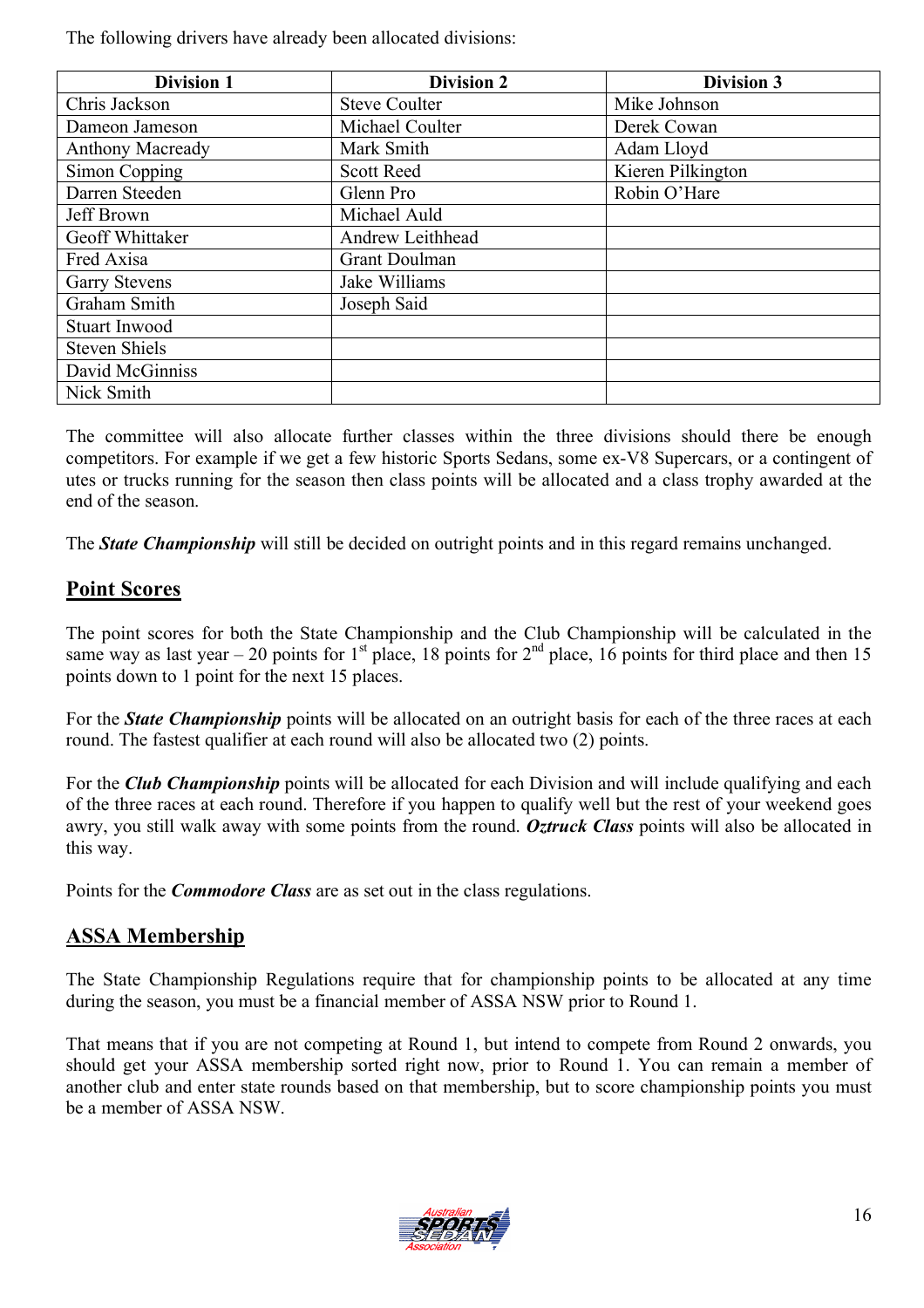#### **2011 Best Presented Award**

Thanks to the generosity of our sponsors, 2011 will again see the awarding of a "Best Presented" prize. The award includes a perpetual trophy and an individual trophy each year. To be eligible all you have to do is turn up and race, having put a little pride and preparation into your beloved Sports Sedan.

An independent judge representing one of our sponsors will allocate points at each round of the championship for the cars deemed to be best presented, with the winning car being that with the most accumulated points over the year.

The Best Presented recipients for Round 4 are:

| Dameon Jameson | 3 points |
|----------------|----------|
| Grant Doulman  | 2 points |
| Fred Axisa     | 1 point  |







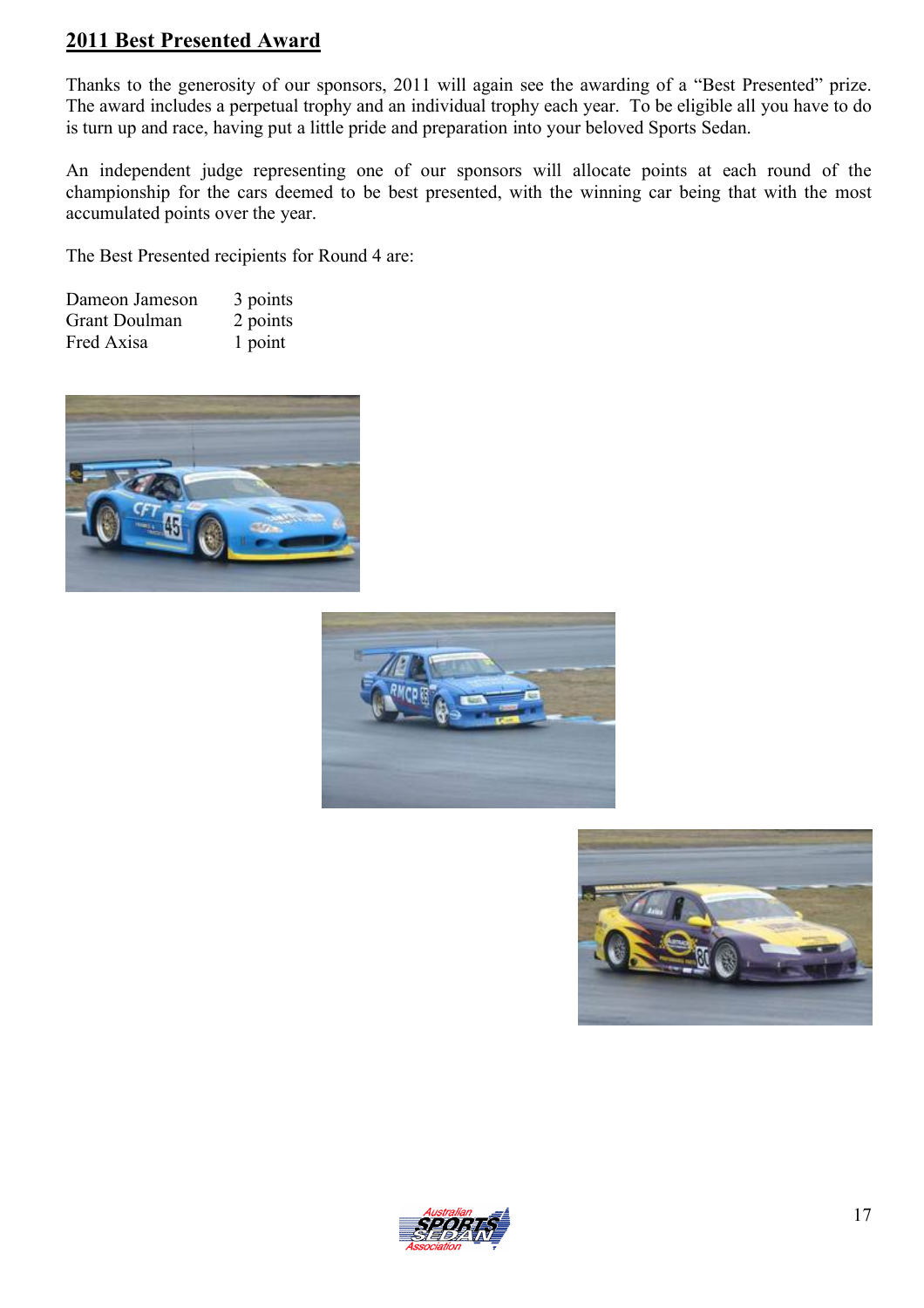#### **Round Sponsorship**

A number of businesses are again lending financial support to the ASSA and the championship this year as Round Sponsors. Advertisements for our sponsors will appear throughout the newsletters and on our cars at each round of the championship. The committee would like to thank the following businesses:



# **CSJ ENGINEERING**



Chris Jackson Director Ph 0409 209 480 Fax 02 46284676 Email: chris@chris-jackson.com













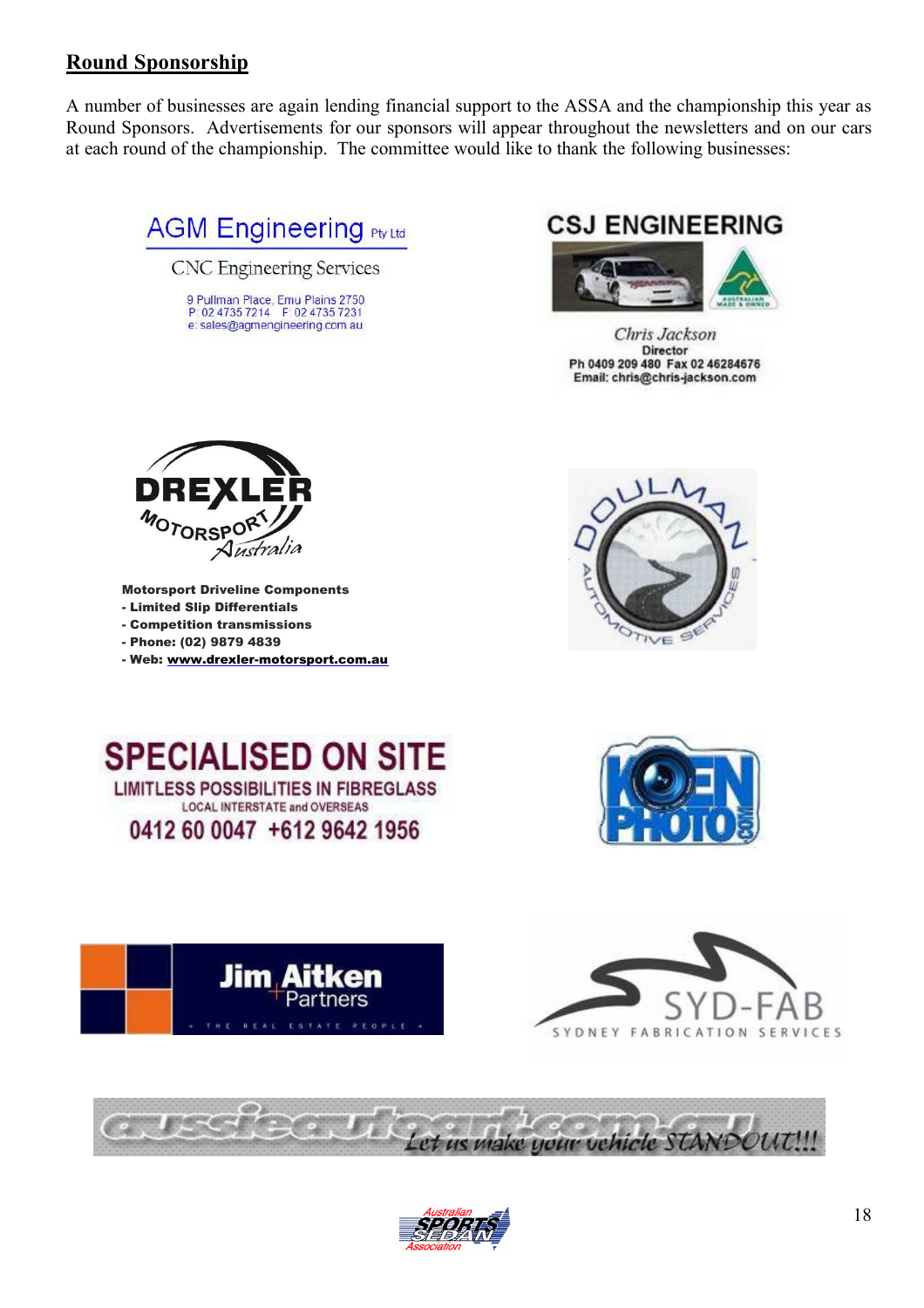## **Classifieds**

#### **For Sale**

I have recently decided to sell my Mustang Sports Sedan.

The price varies with what you get but everything goes.

Thanks, Kevin Clark Phone: 02 4782 1145 bh

#### **For Sale**

Fiat 131 Sports Sedan. For details contact Nick Smith on 0404 824 704.





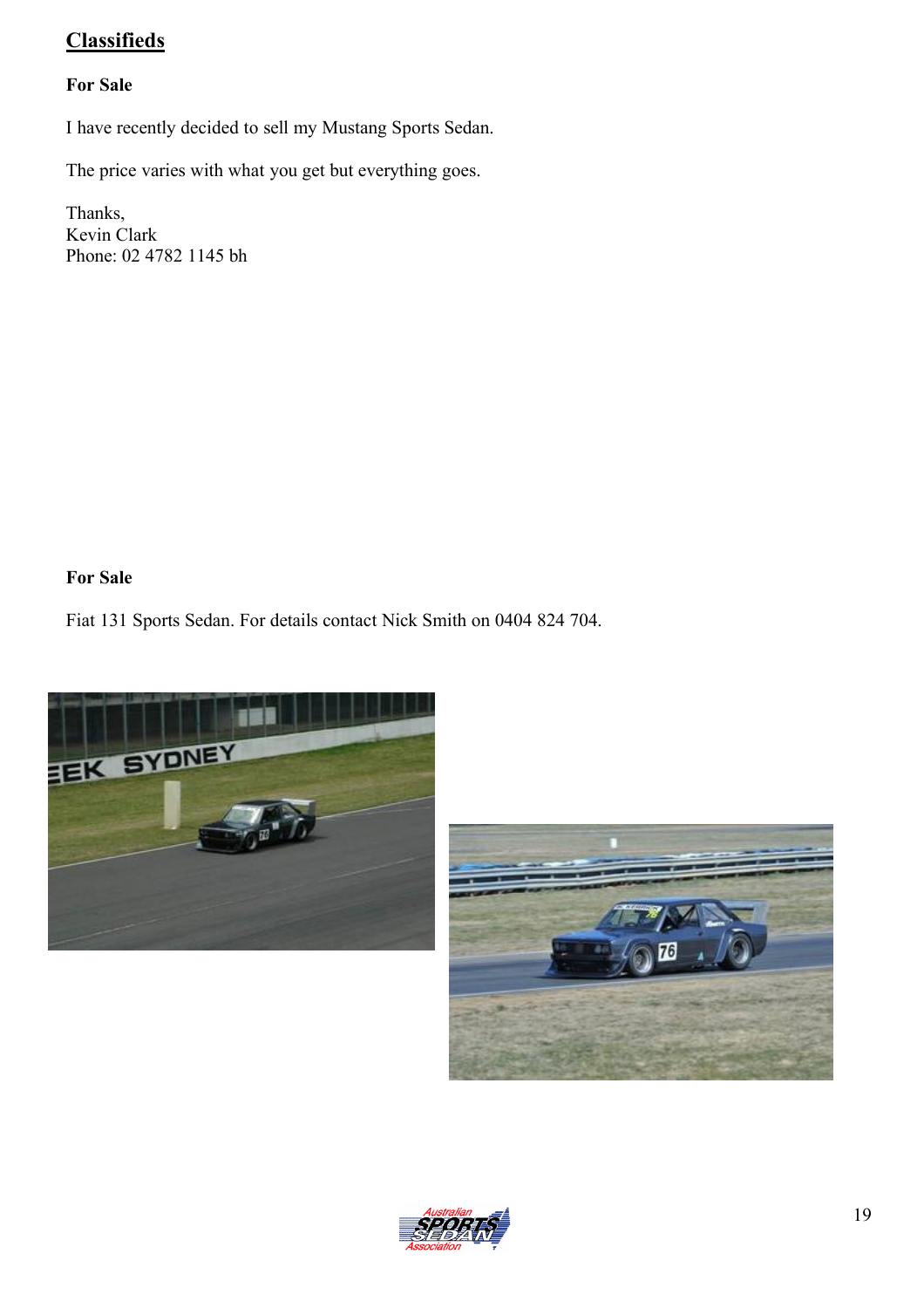#### **For Sale**

- 4 x Dunlop Tyres these tyres have done only 62 laps @ Wakefield Park, they are still in very good condition and would be good for 2 more meetings. I am going to 18" wheels and have no real use for these tyres.
- Must be sold as a set will not separate.
- 2 x  $2^{\text{nd}}$  hand Dunlop Wets 325/700 x 16
- Diff Assy without centre to take Ford 9"
	- Romac floating hubs Ford stud pattern
	- can be modified to fit any sports sedan
- $\bullet$  2<sup>nd</sup> hand Dunlop Slicks sizes as above
- 2 x Front Brake Disc with hats Ford stud pattern
- 2 x Brembo 4 Piston Callipers –must be sold as a set will not separate
- 2 x Brembo 2 Piston Callipers must be sold as a set will not separate
- $\bullet$  4 x 12" x 16" wheels (3 piece) must be sold as a set i.e. 2 x front and 2 x rear
- $4 \times 10''$  X 16" wheels (3 piece) must be sold as a set i.e. 2 x front and 2 x rear
- 2 x Aluminium Fuel Tanks approx 22ltr each sold as a pair
- Carbon Fibre/Aluminium Wing only used  $2 3$  race meetings
- Body Panels VL Commodore: 2 x RH Front Guards, 1 x LH Front Guard, 1 x Bonnet, 1 x Boot, 1 x LH Rear ¼ Panel, 1 x RH Rear ¼ panel, 2 x Front Spoiler - New &  $2<sup>nd</sup>$  Hand
- Engine disassembled
	- Chev approx 500hp
	- incomplete
- Engine disassembled
	- Chev 640+hp Dyno sheet avail
	- incomplete

**Genuine enquiries only - pricing on application Geoff Whittaker 0424 532 735** 

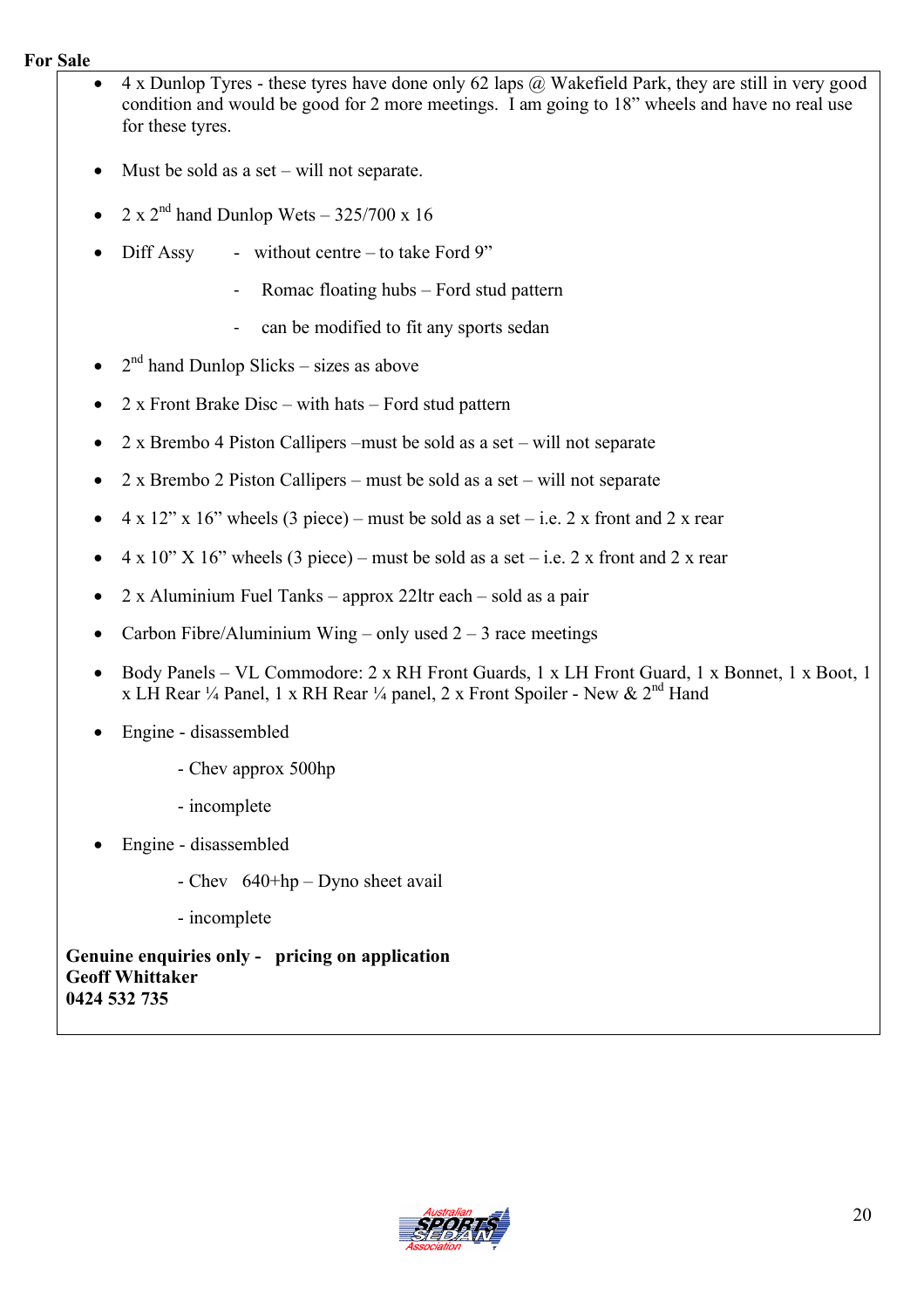#### **R32 Nissan For Sale**

Ashley Beaton **02 66504200**

\$ 45,000



**HJC Helmet NEW in box**

**Size 58 – 59 RR \$ 1,500-**

**for sale at \$ 650-**

**Phone Geoff Whittaker 0424 532 735**

![](_page_20_Picture_8.jpeg)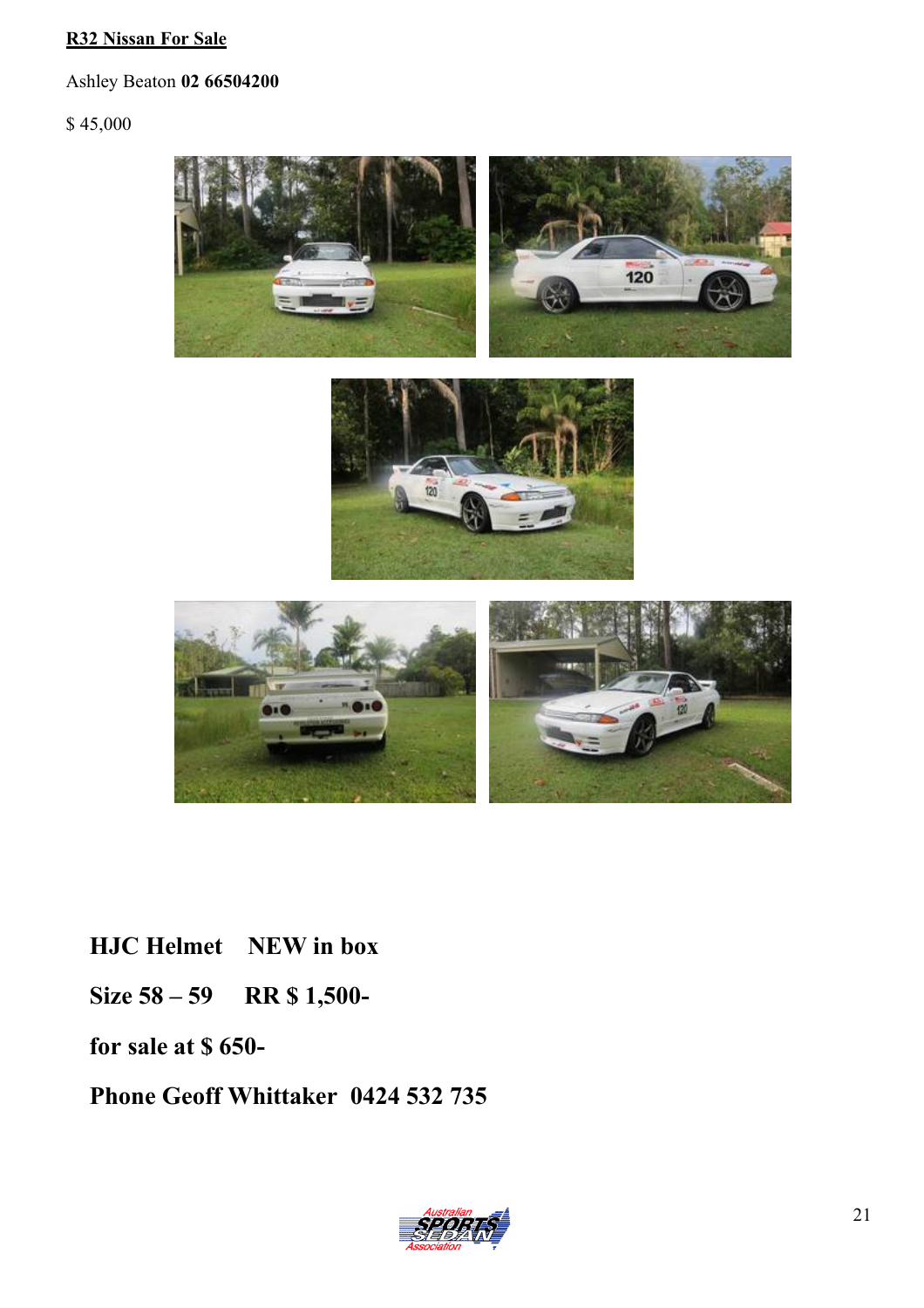# **ASSA NSW CLUB MERCHANDISE**

Australian Sports Sedan Association of NSW is pleased to announce a new range of Team Apparel and embroidery services for club members.

Attached is a sample of products & services available for your selection. The existing range of ASSA Club apparel is still available (same as before) and New High Quality Embroidery Services / Options are also available.

#### **3 Options are available:**

| ASSA Club Merchandise: | Existing choice of apparel with ASSA NSW Logo             |
|------------------------|-----------------------------------------------------------|
| Team Apparel:          | Shirts, Jackets, Caps in your choice of colours / designs |
| Team Embroidery:       | Supply your own apparel or order new team apparel below.  |
|                        | Supply your own design or we can design a Logo for you    |

| <b>ASSA Club Merchandise:</b> | (see Price List)                                          |
|-------------------------------|-----------------------------------------------------------|
| Polo Shirt:                   | Standard Navy, with ASSA NSW Logo                         |
| Sloppy Joe                    | Standard Navy, with ASSA NSW Logo                         |
| Fleecy Jacket                 | Standard Navy, with ASSA NSW Logo                         |
| Winter Jacket                 | Standard Navy, with ASSA NSW Logo                         |
| Caps                          | Standard Navy, with ASSA NSW Logo                         |
| <b>Optional Embroidery</b>    | Select S/M/L embroidery options (below) for your apparel. |

| <b>Team Apparel:</b> | (see Price List)              |
|----------------------|-------------------------------|
| Polo Shirt           | Colours available on request. |
| Sloppy Joe           | Colours available on request. |
| Fleecy Jacket        | Colours available on request. |
| Winter Jacket        | Colours available on request. |

### **Description of Embroidery Services: (see Sample Page)**

| Small                                     | $2" \times 2"$ | Typical front of shirt Logo or Design. 3 colours.                       |
|-------------------------------------------|----------------|-------------------------------------------------------------------------|
| Medium $4'' \times 4''$                   |                | Front of shirt feature design. 5 colours.                               |
| Large                                     |                | 10" x 10" Rear of Shirt/Jacket Logo or Design.                          |
| <b>Custom Embroidery Design Services:</b> |                |                                                                         |
|                                           |                | Basic Text / Lettering / Team Name, etc (any font): One Time Fee \$5.00 |

Logo / Pattern custom design: One Time Fee – from \$25.00

There is also a large range of existing Patterns & Logo's available for your selection.

# **Embroidery Services Price List: (per embroidery)**

| <b>Small Design</b> | \$7.50. |
|---------------------|---------|
| Medium Design       | \$9.95  |
| Large Design        | \$15.95 |

Please complete the attached Order Form and send to  $\text{sean}(a)$  sullivanmotorsport.com.au

![](_page_21_Picture_14.jpeg)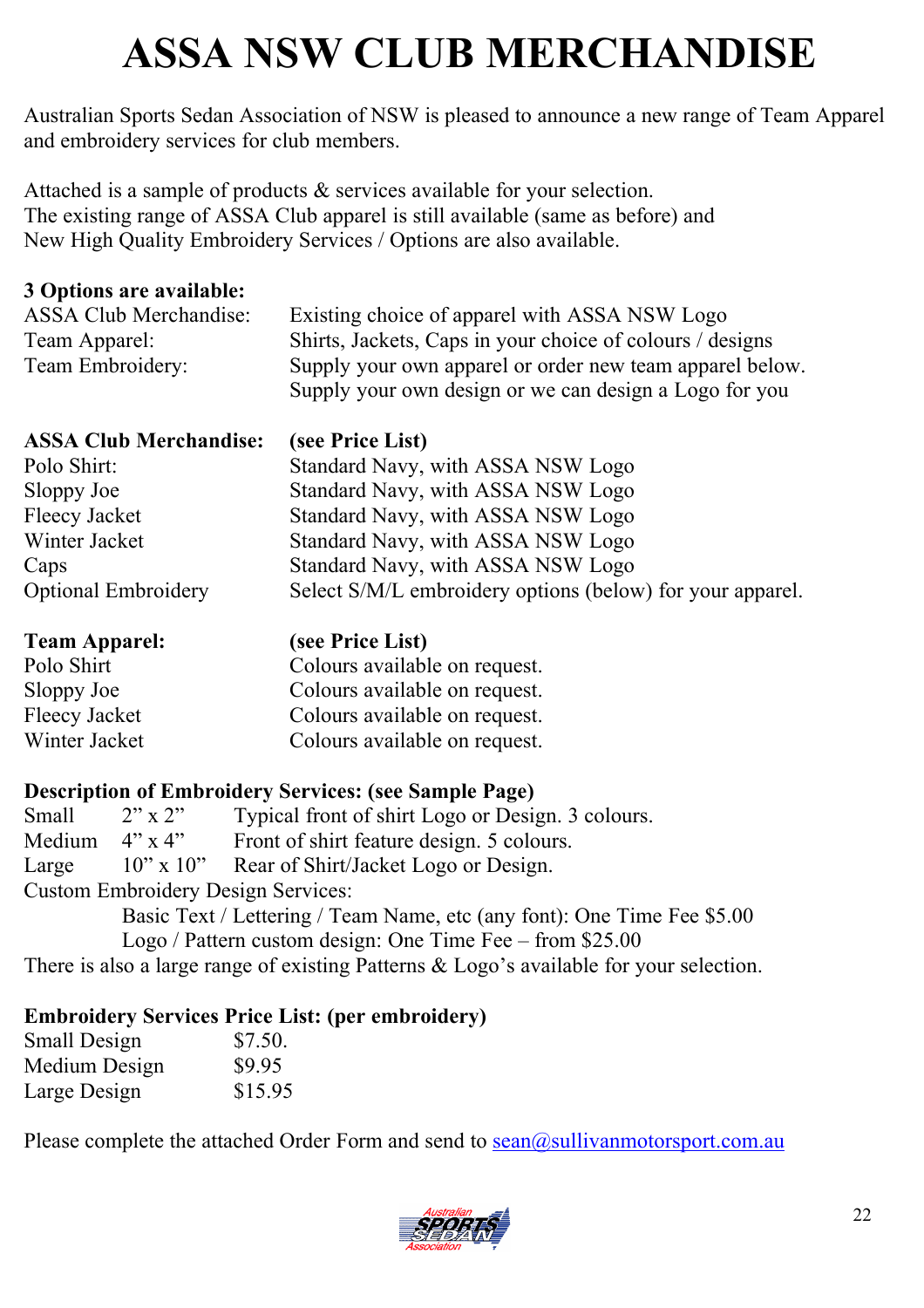# **ASSA NSW CLUB MERCHANDISE**

![](_page_22_Picture_2.jpeg)

![](_page_22_Picture_4.jpeg)

**SEW ON LOGOS \$7.50 CAPS \$10.00** 

![](_page_22_Picture_6.jpeg)

### **POLO SHIRT \$20.00 FLEASY Å Zip JACKET \$45.00**

![](_page_22_Picture_8.jpeg)

**SLOPPY JOE \$25.00 LONG LINE WINTER JACKET \$70.00**

![](_page_22_Picture_10.jpeg)

![](_page_22_Picture_12.jpeg)

| <b>Name:</b>     | <b>Address:</b>  |  |
|------------------|------------------|--|
| <b>Postcode:</b> | <b>Telephone</b> |  |

**To order, Email or Phone Sean Sullivan [sean@sullivanmotorsport.com.au](mailto:sean@sullivanmotorsport.com.au) (Mob: 0419 851 085) Please make all cheques payable to ASSA NSW** 

#### **Sizes Available in S,M,L XL,XXL**

| <b>Description</b>              | Price   | Quantity | <b>Size</b> | <b>Total</b> |
|---------------------------------|---------|----------|-------------|--------------|
| Polo Shirt                      | \$20.00 |          |             |              |
| Cap                             | \$10.00 |          |             |              |
| Sloppy Joe                      | \$25.00 |          |             |              |
| Fleecy $\frac{1}{4}$ zip Jacket | \$45.00 |          |             |              |
| Long Winter Jacket              | \$70.00 |          |             |              |
| Sew On Logo                     | \$7.50  |          |             |              |
| <b>TOTAL</b>                    |         |          |             |              |

![](_page_22_Picture_17.jpeg)